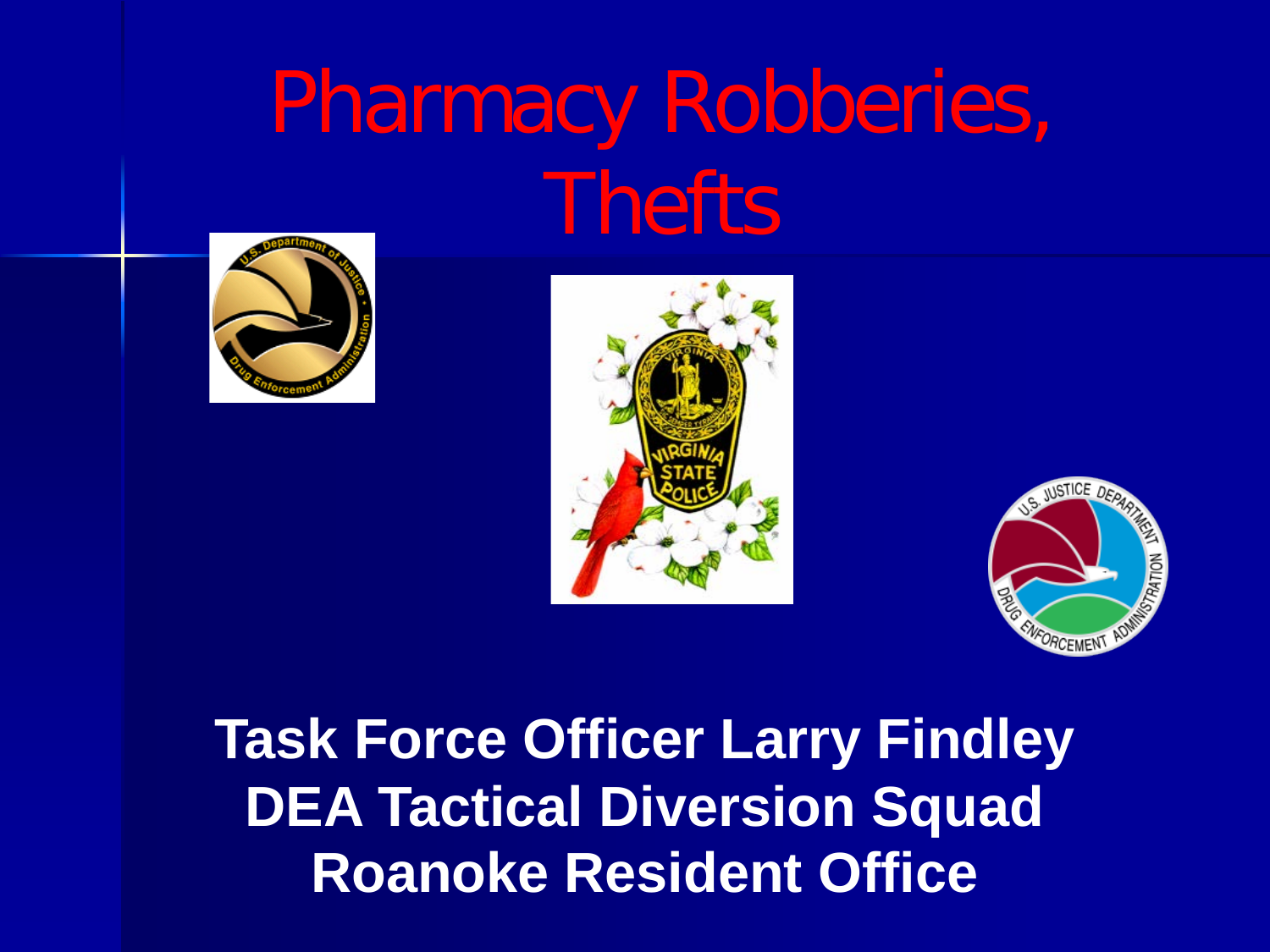

Why is there an increase in pharmacy robberies and thefts?

### What should I do if my pharmacy is robbed or a theft occurs ?

Steps to help prevent pharmacy robberies, and thefts



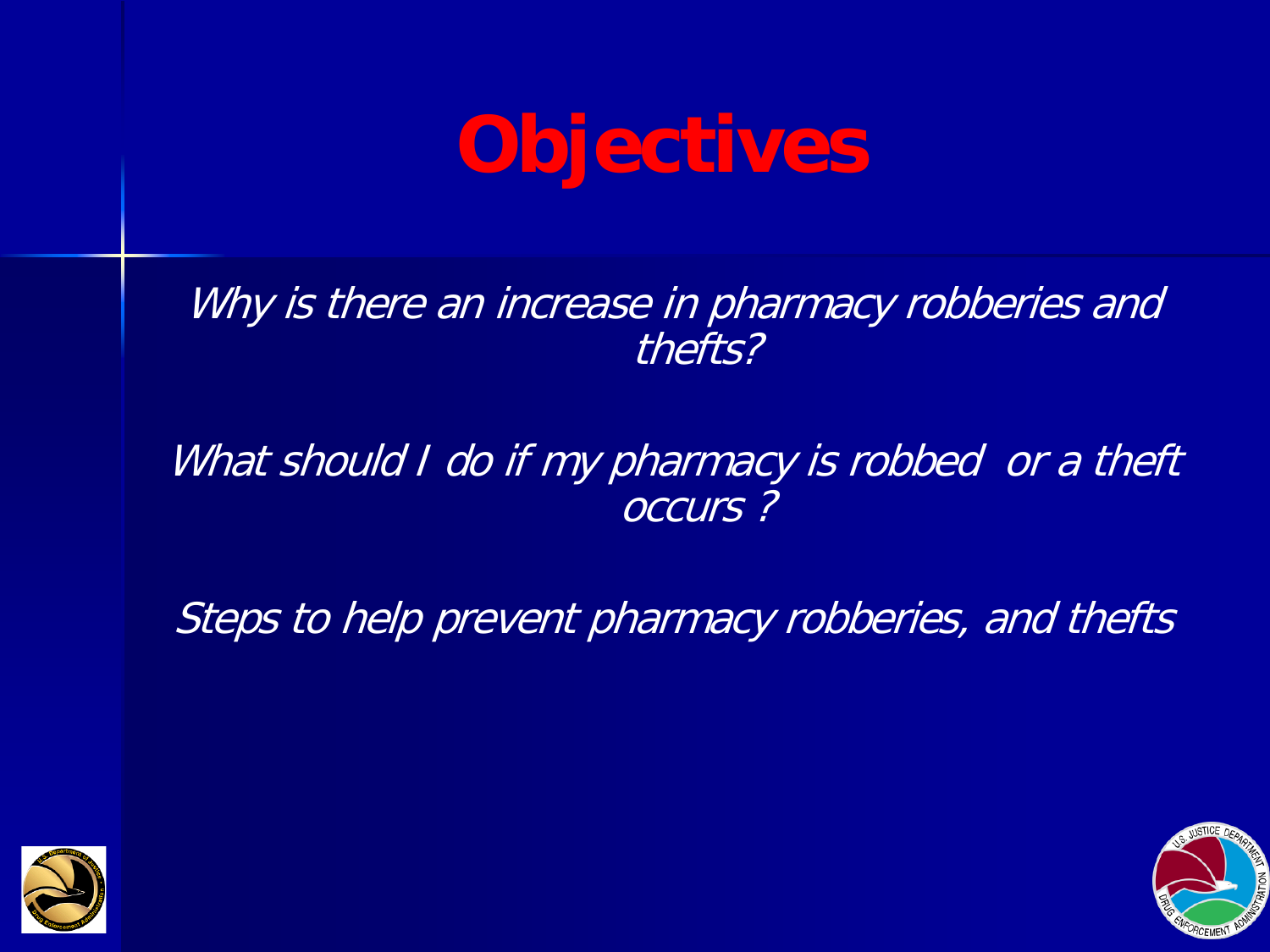# **Statistics**

# FY 2014-2016 (VA)

| Armed          | <b>Customer</b>    | Employee  | <b>Night</b>    | <b>Grand Total</b> |
|----------------|--------------------|-----------|-----------------|--------------------|
| <b>Robbery</b> | Theft <sup>1</sup> | Pilferage | <b>Break-In</b> |                    |
| 40             |                    | 51        | 20              | 122                |

**Pharmacy Robberies** 



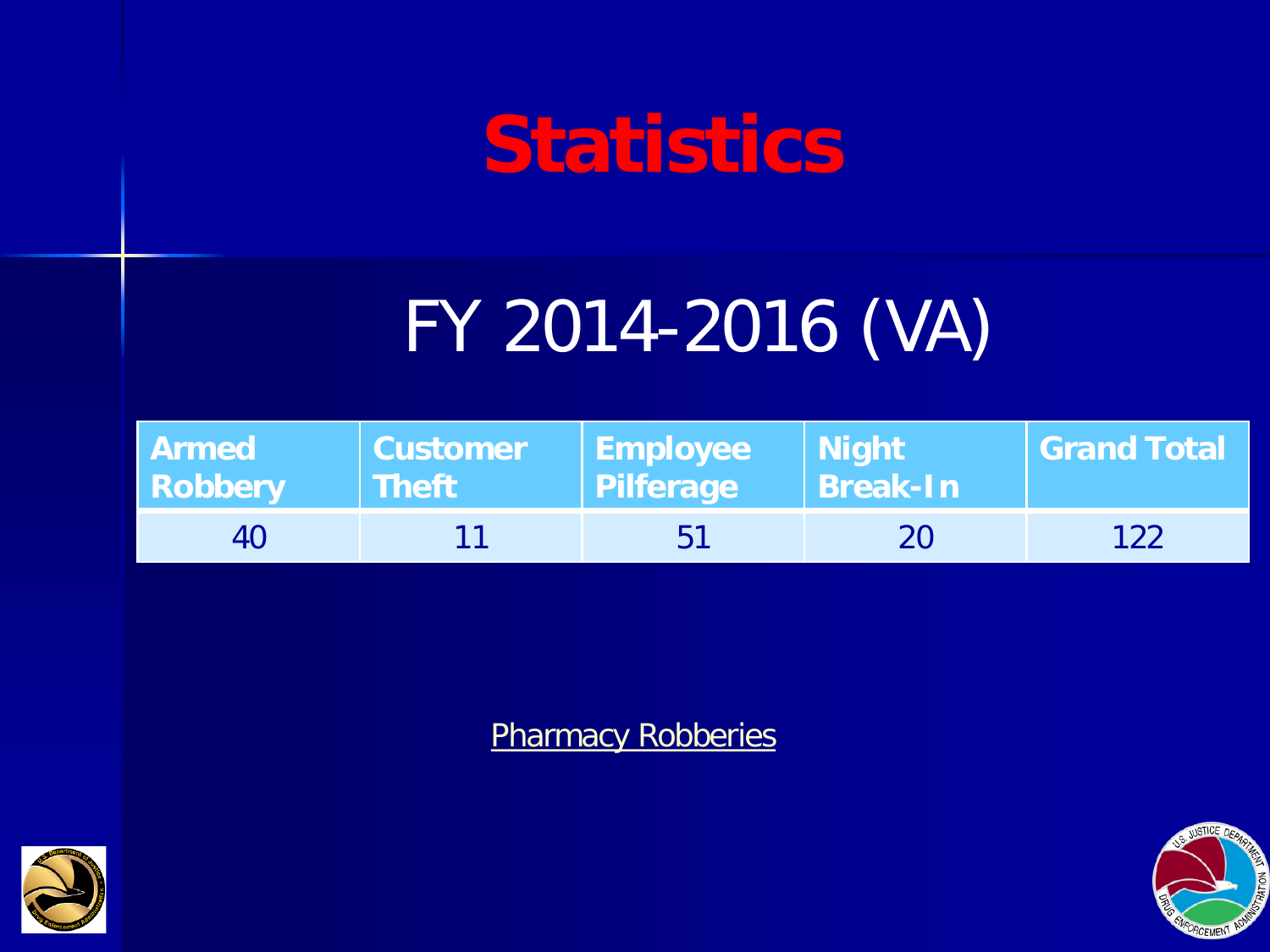**Characteristics of a pharmacy Robber** 

White male

20 to 35

Majority are note passers

Happens within 45 - 60 seconds

Wearing: Hats, Hoods, sunglasses, concealing face



Current RX drug Abusers

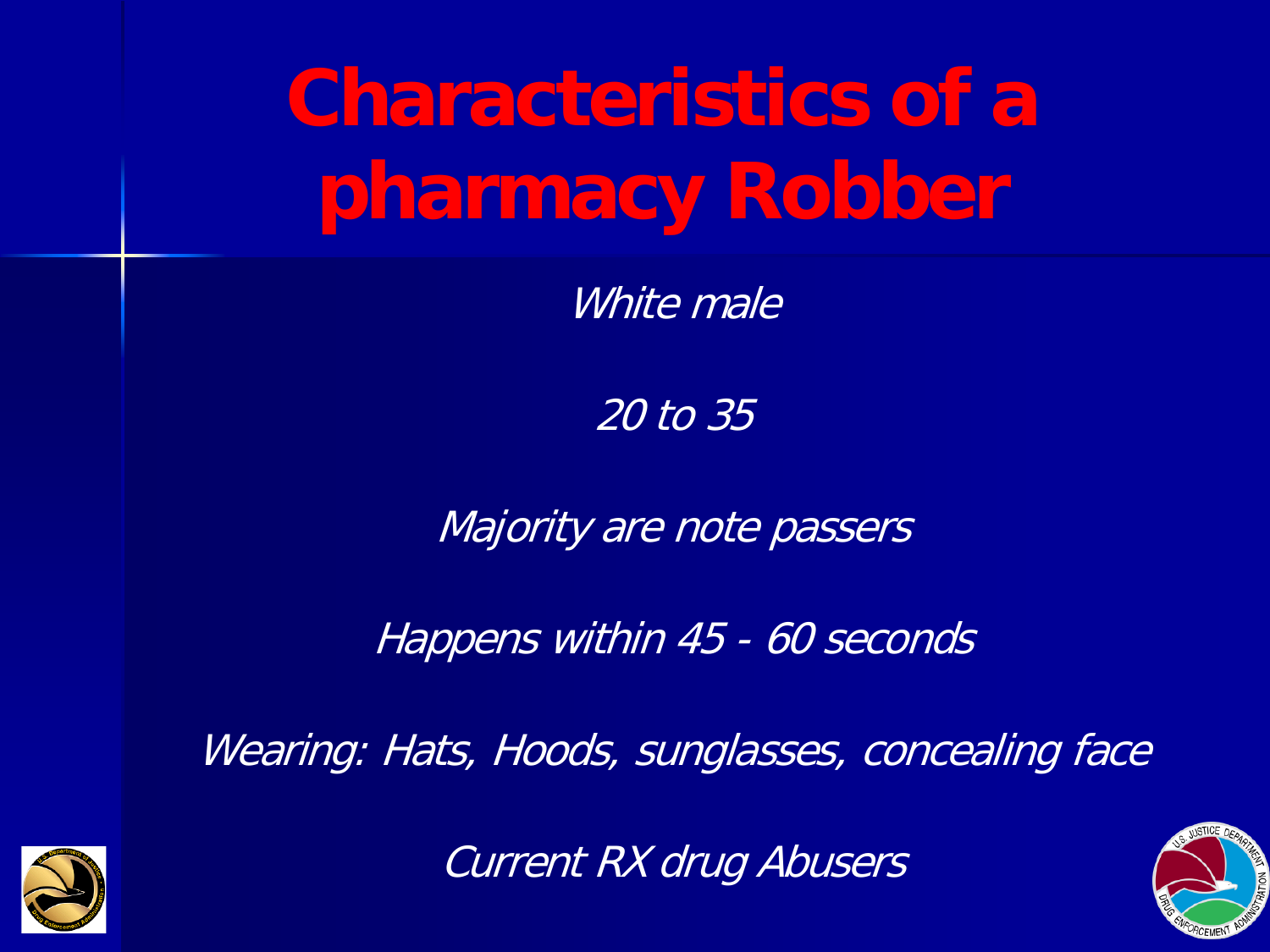## **Be Aware of Callers Asking for Specific Painkillers**

Opana Roxicodone **OxyContin** Brand Names

Documents time and number of attempts Record caller information, when possible Always notify staff of suspicious call



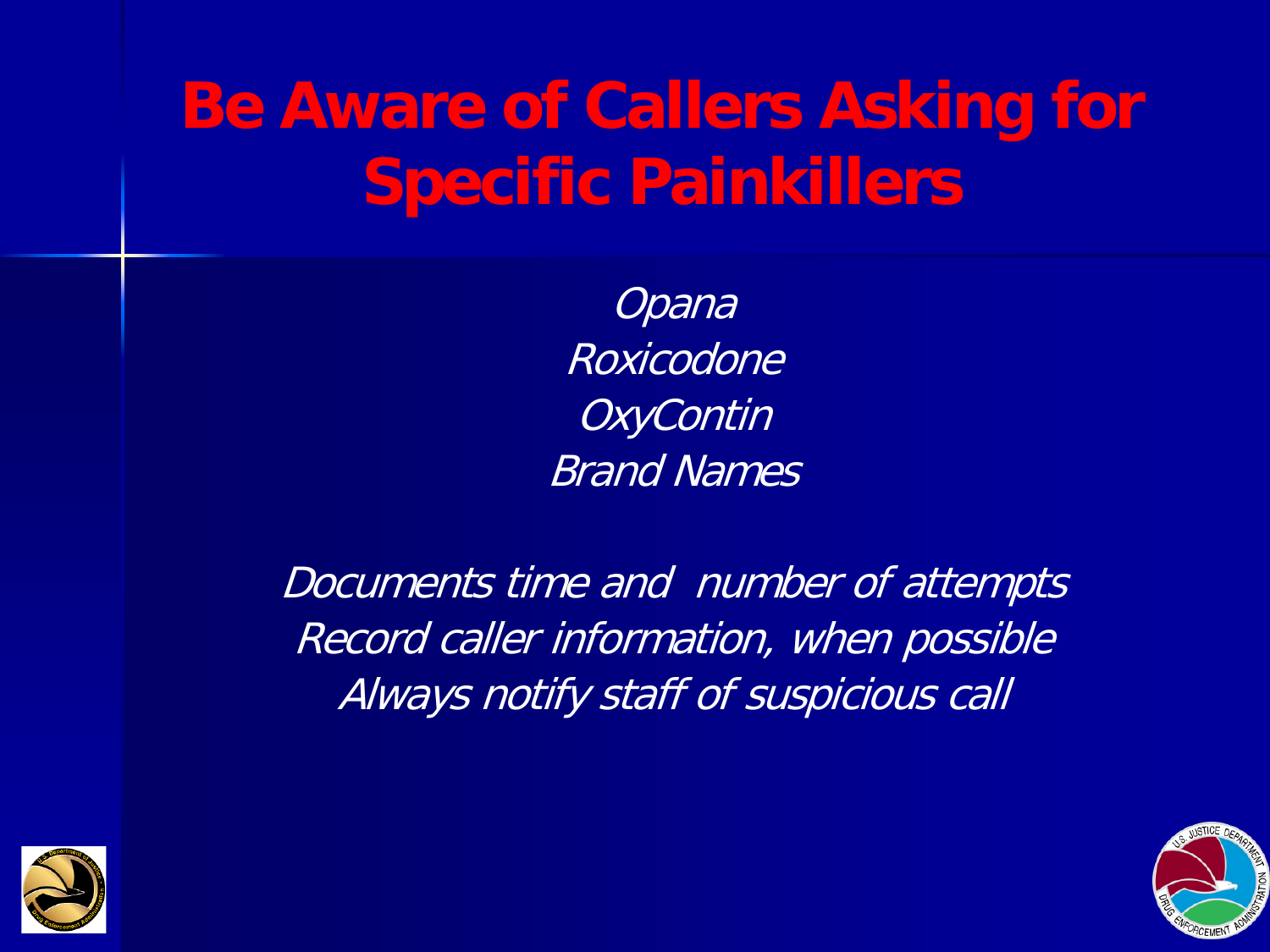### **What Are They After?**

**Opana Oxycodone Methadone Morphine** Percocet Hydrocodone Xanax Prometh w/ Codeine





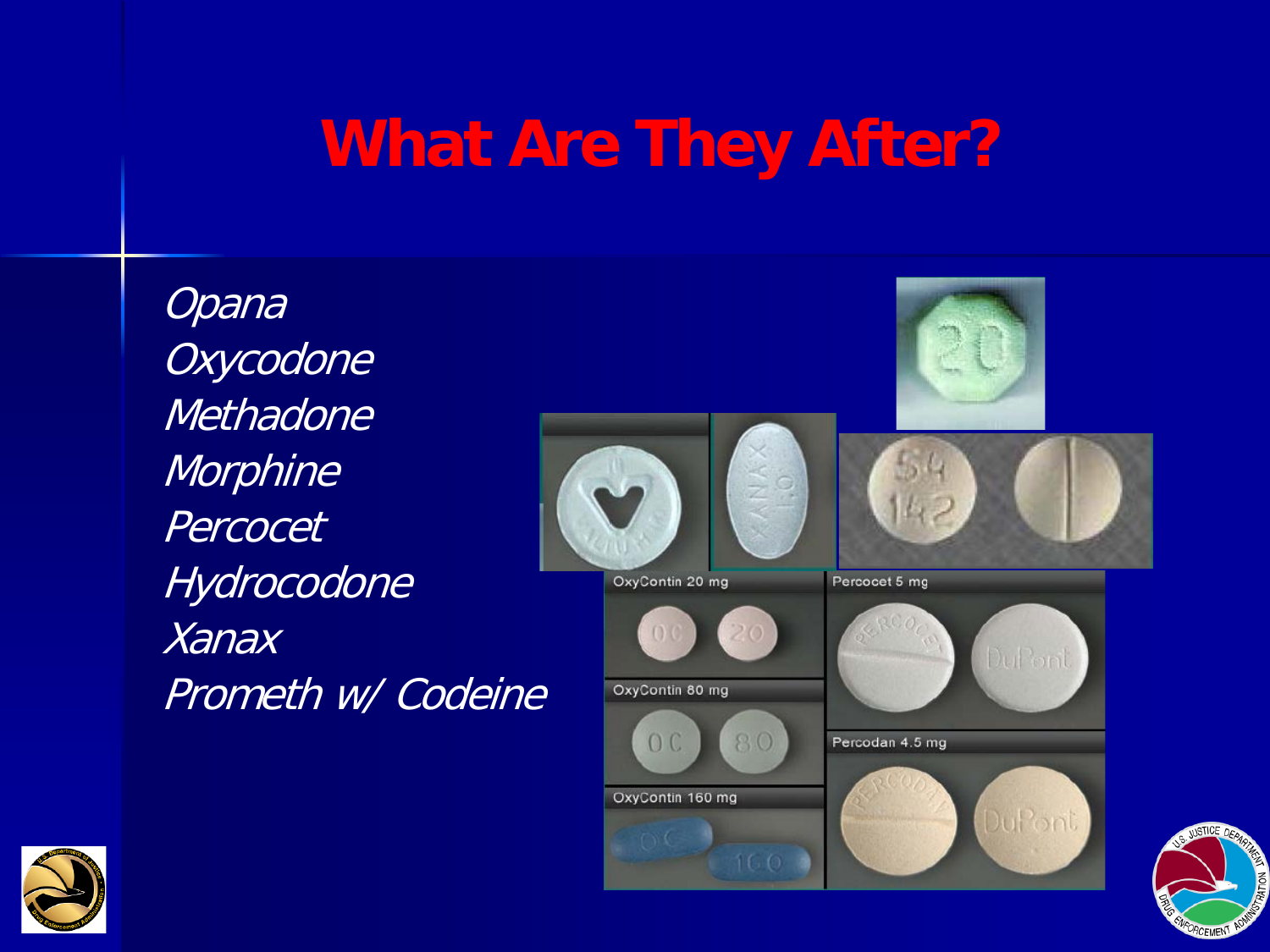KNA AGE DATE Y/JZI JAME ADDRESS ADDRESS AND THE TRACK INCLUDE: SAFETY-BLUE<br>TAMPER-RESISTANT FEATURES INCLUDE: SAFETY-BLUE<br>ERASE-RESISTANT BACKGROUND, "ILLEGAL" PANTOGRAPH, 29095 Cortab 10/325 tablet<br>take 1 tablet by month  $f_{\text{out}} + i$  mes a day **025-49**   $750 - 74$ **075-100**   $\Box$  101-150 **151** and over *-j;dD*  Refil NR DISPENSE AS WRITTEN **9JIM50297** PRODUCT SELECTION PERMITTER ය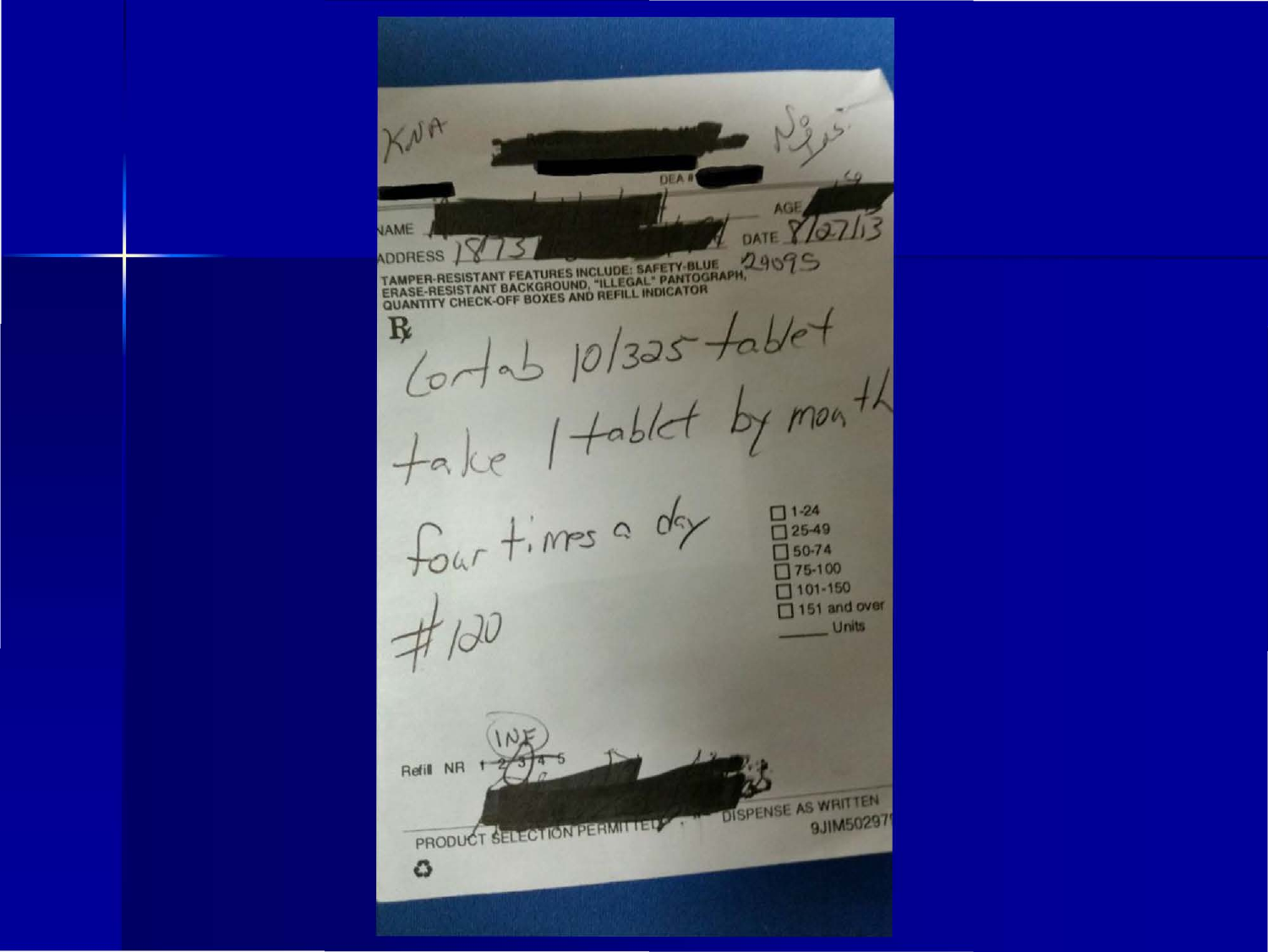# Nurse Video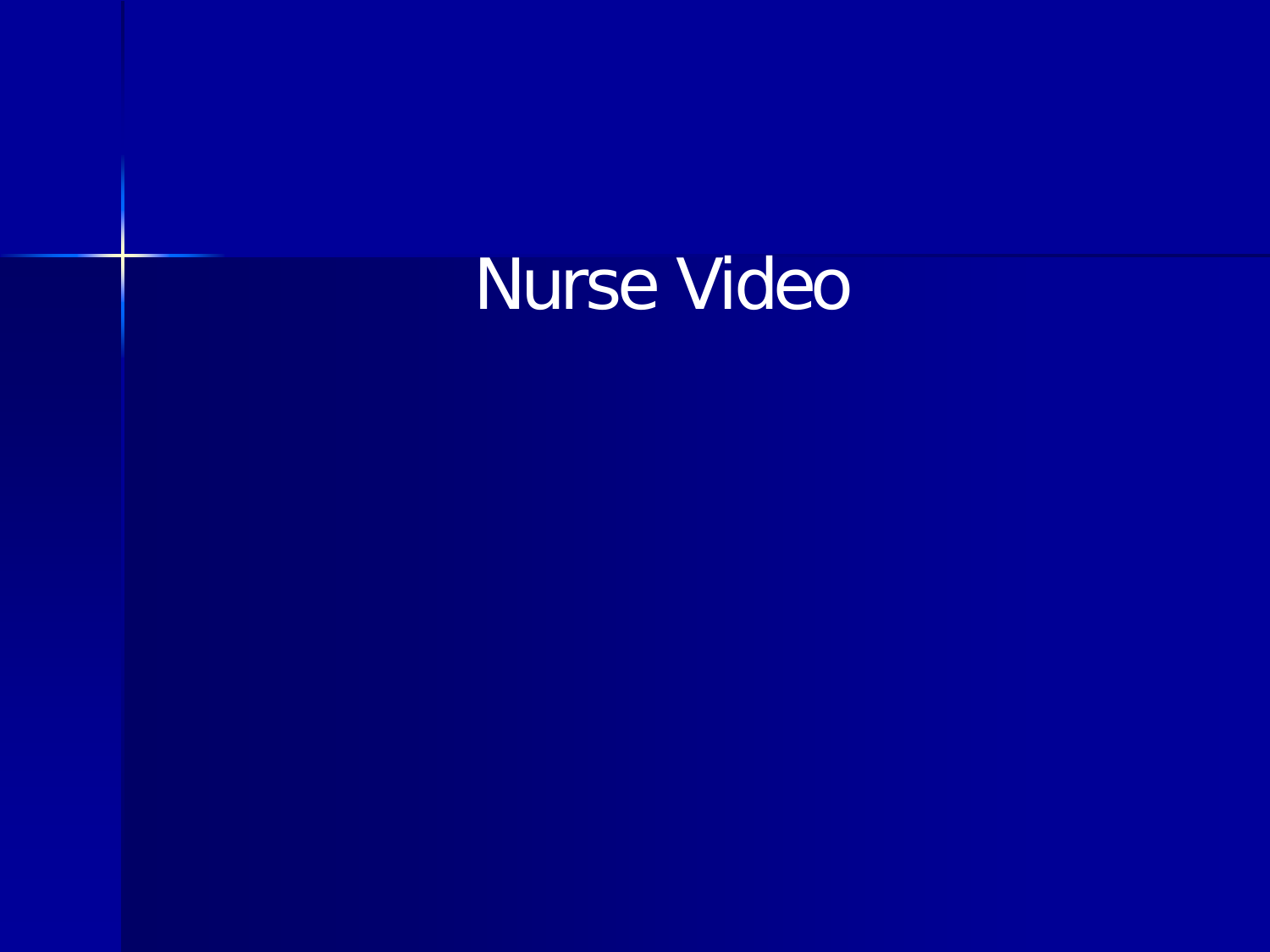## **What should I Do During Robbery?**

COMPLY - Safety is #1 goal

Look to recall details specific to the robber – all employees

Remember verbiage on note

Keep note if possible





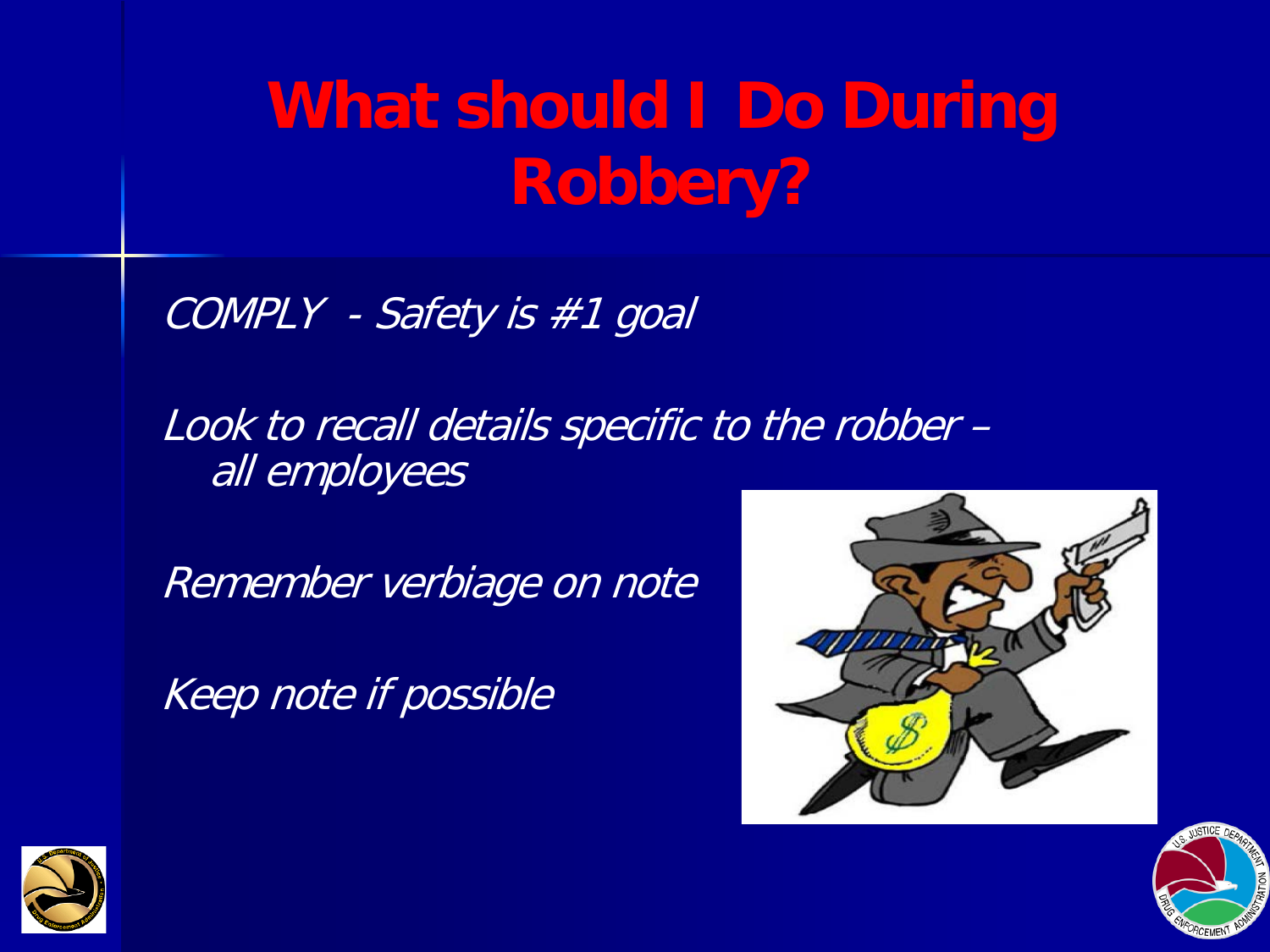### **Become A good Witness**

| Race          | Coat                 | <b>Facial Hair</b> |
|---------------|----------------------|--------------------|
| <b>Sex</b>    | <b>Jacket</b>        | <b>Marks</b>       |
| <b>Height</b> | Hoody                | <b>Tattoos</b>     |
| Weight        | Hat                  | <b>Scars</b>       |
| <b>Hairs</b>  | <b>Emblems</b>       | <b>Tricks</b>      |
| <b>Skin</b>   | <b>Deformities</b>   | <b>Shoes</b>       |
| Piercing      | <b>Dominate Hand</b> |                    |



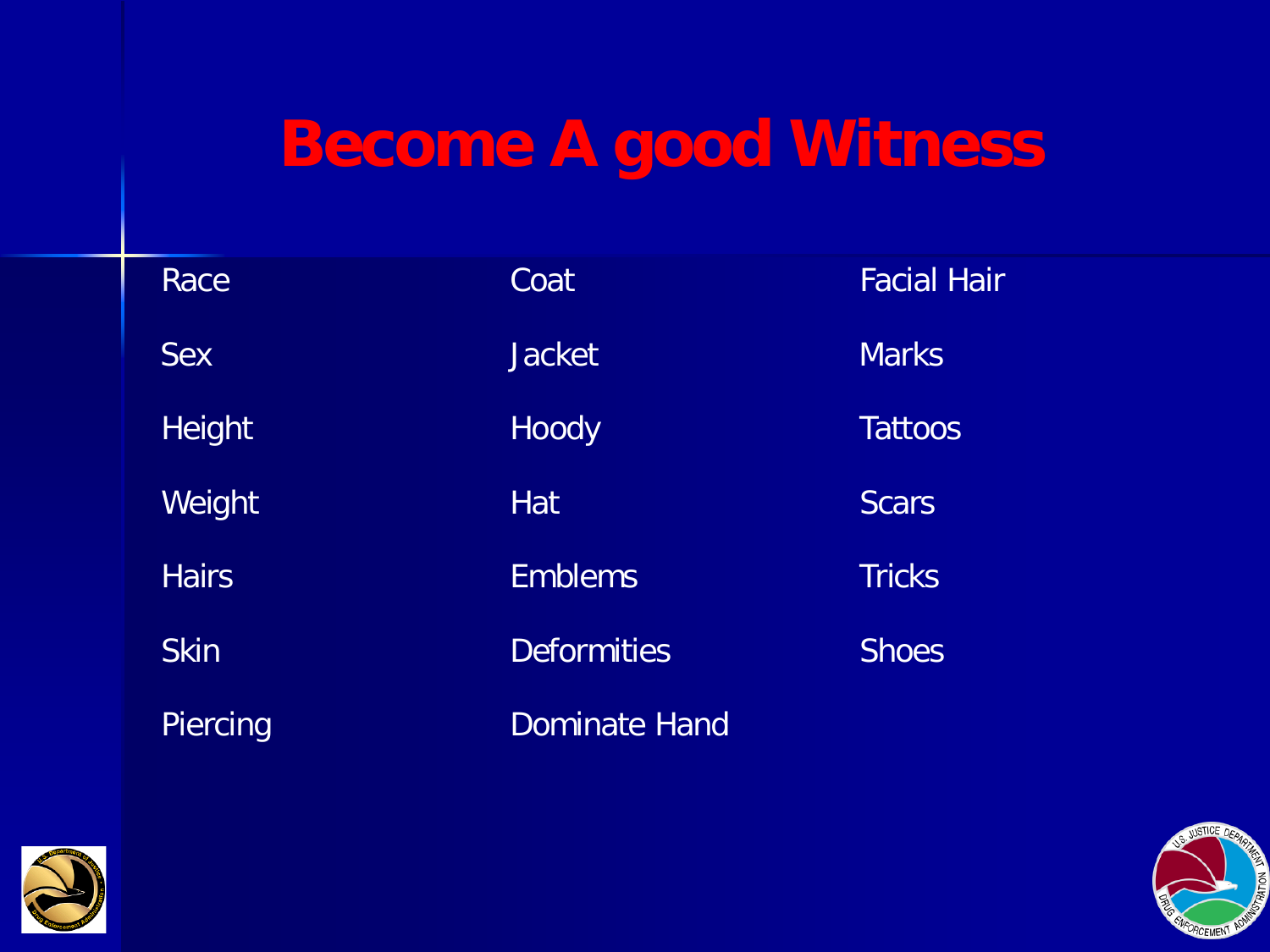### **Attention to Detail**

Let's Play Along!

**Monkey Business Illusion** 



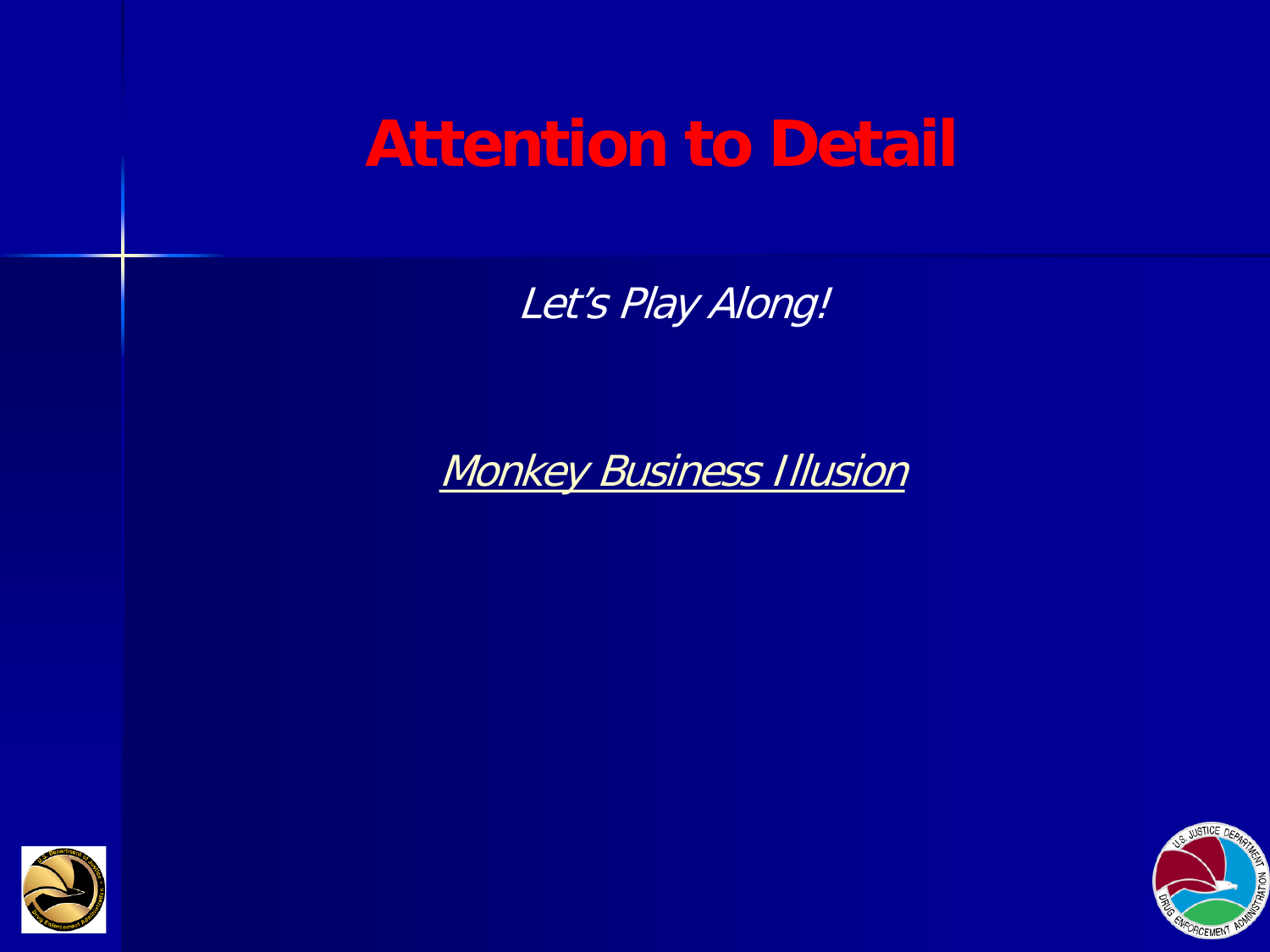## **What Should I Do after the Robbery**

Call 911

Secure the scene for evidence; fingerprints

Note all things out of place

High success rate for fingerprints



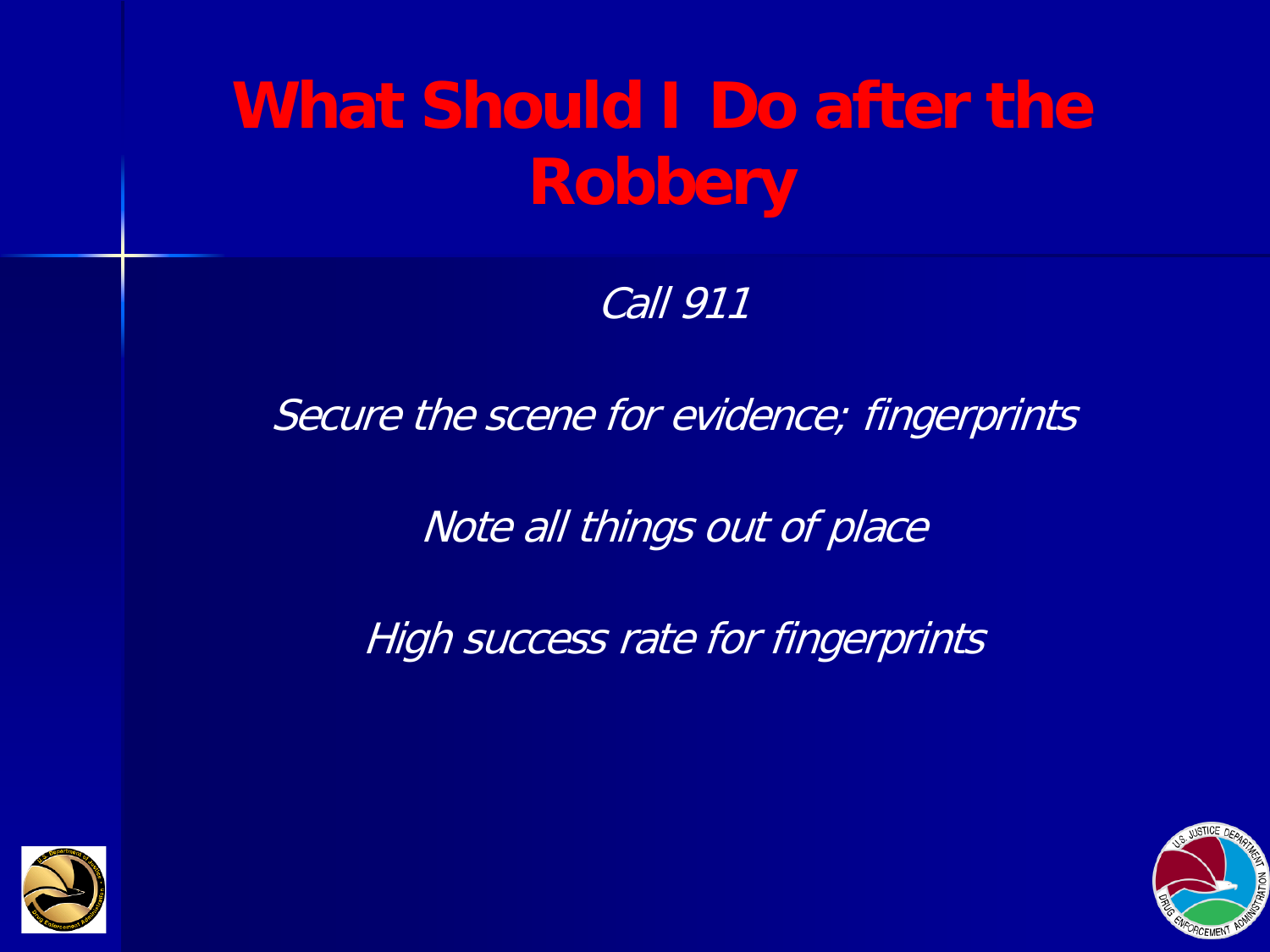## **Pharmacy Robbery Solve Rate**

69% solve rate

23% unsolved

8% unsolved but with suspect



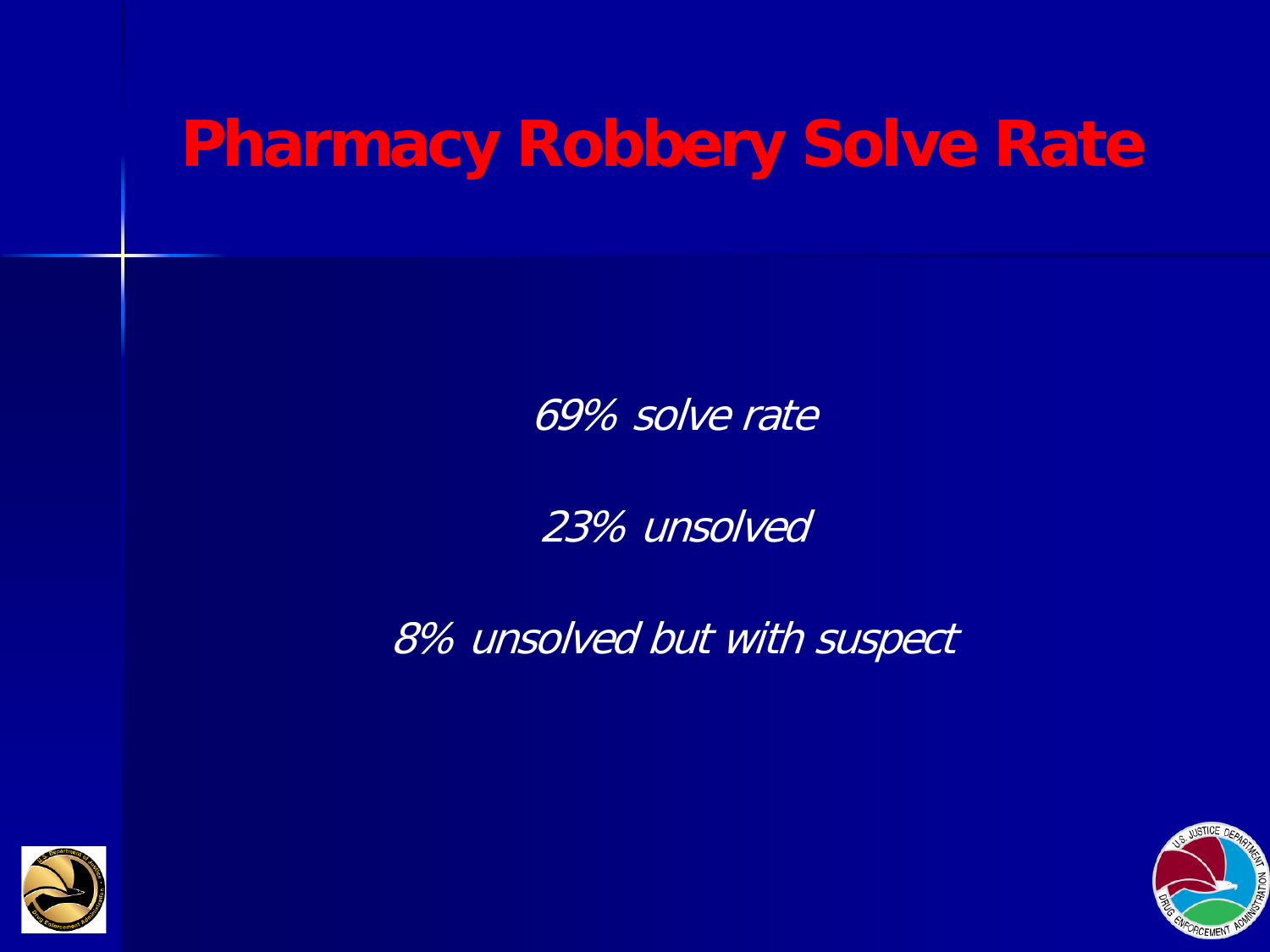**Pharmacy Employee Theft** 

Often an employee, with an addiction, who has access to controlled substance will steal them in order to feed a habit.



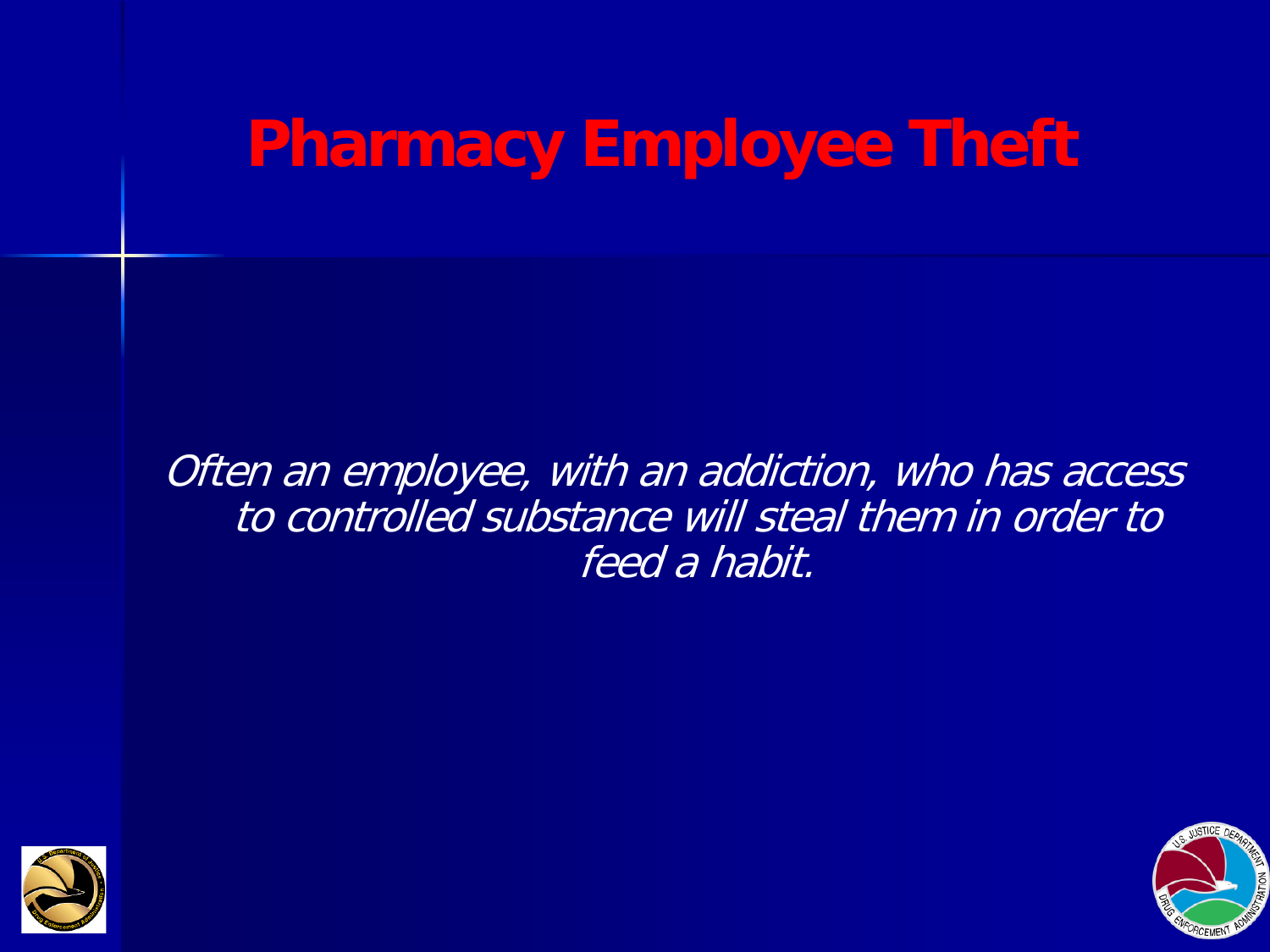**Why Should I worry if this happens to me?**

Your Cost –

Time dealing with Law Enforcement (LE) Police, DEA, Regulatory Board Closure of store during LE investigation Lost inventory Insurance premium hike Insurance deductible Potential fines



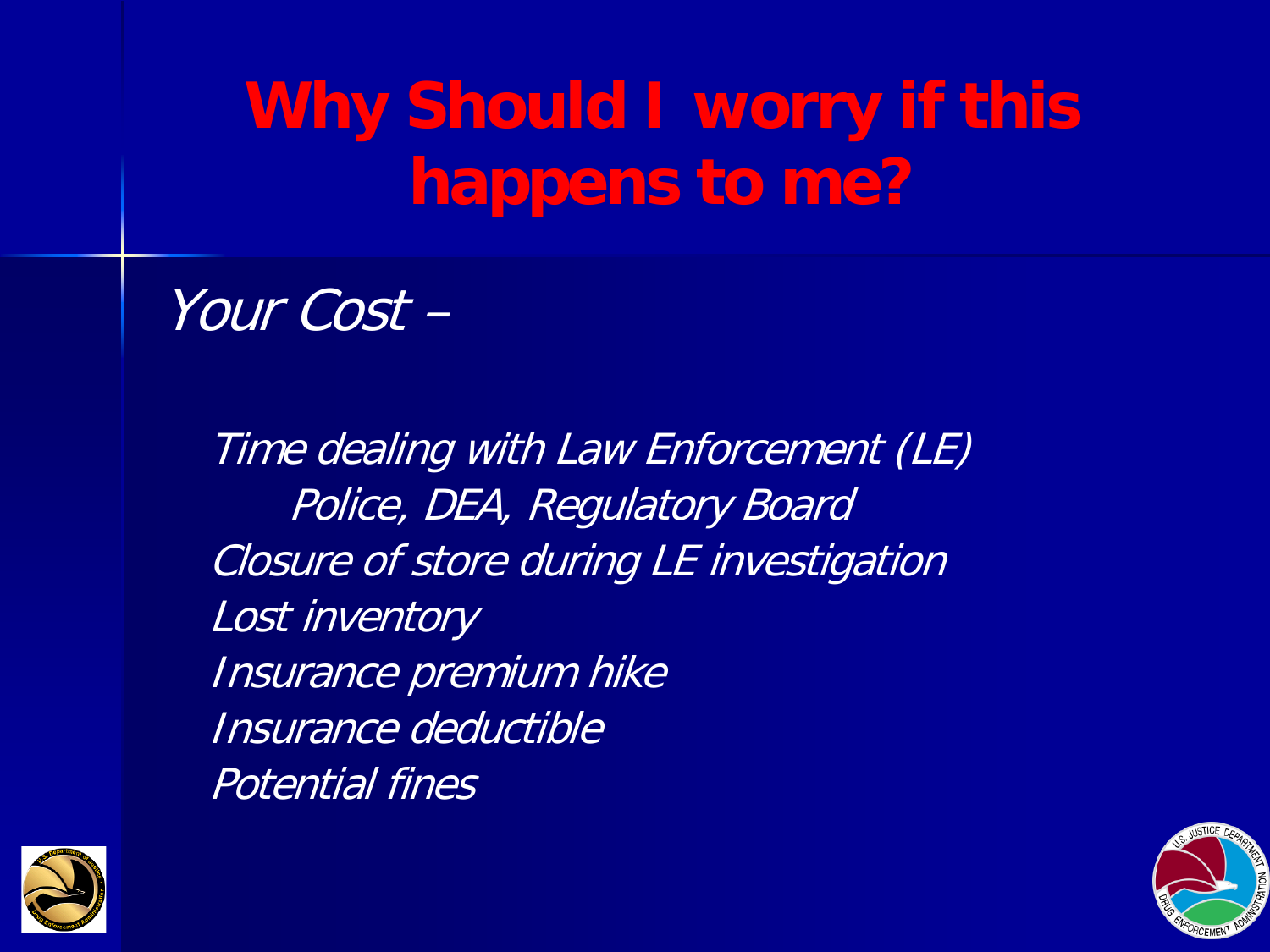GPS tracker bottles; physically mark bottles Keep windows, doors, and counters CLEAN this helps with finding fingerprints Train employee's on what to do in robbery situation have a plan, review and rehearse Time released safes Height markers at doors and visible by pharmacy counter



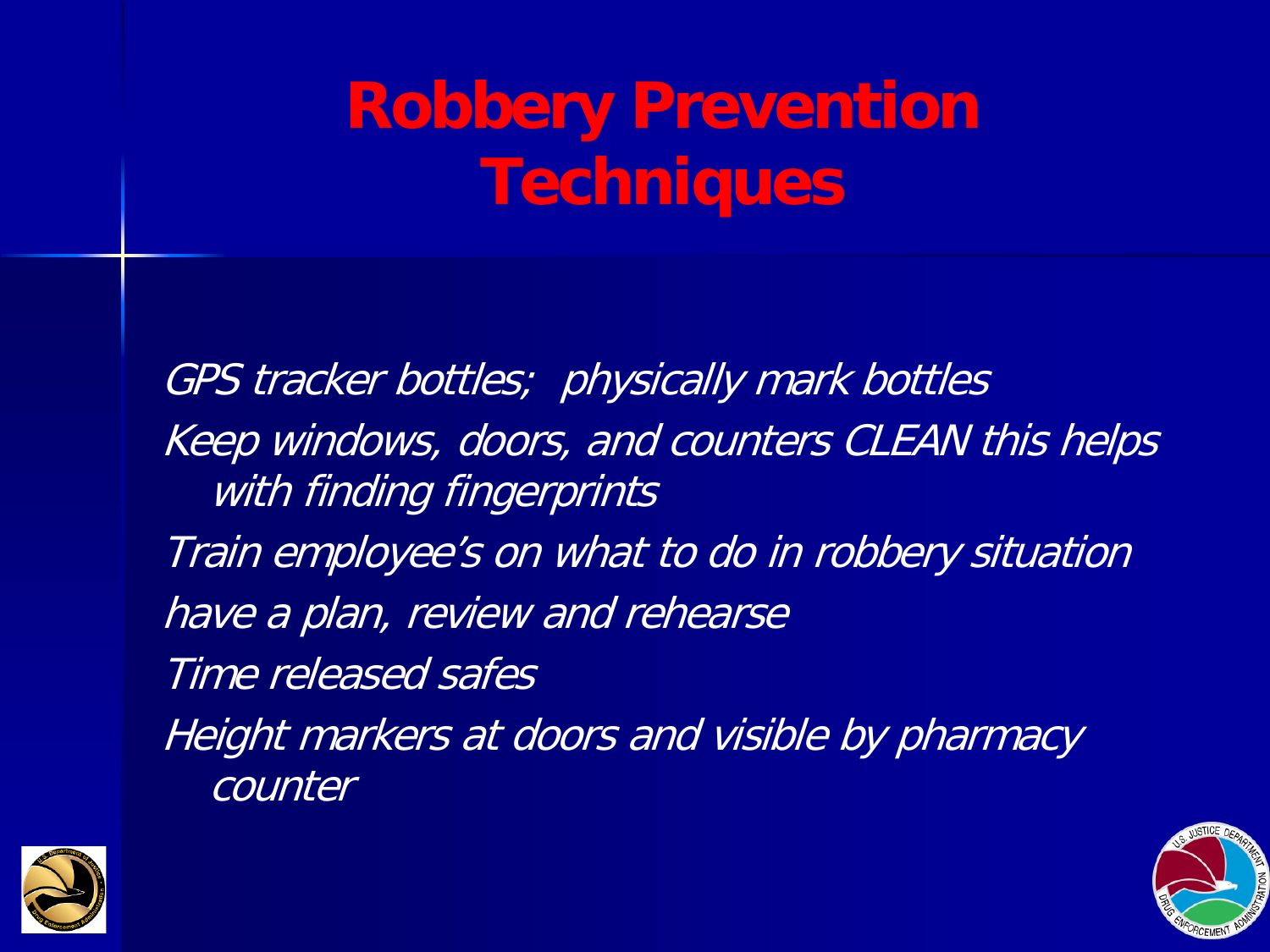Monitored alarm system

Limited stock of highly abused drugs

Secure all sky lights

Good exterior lighting

Roll down security gates for doors & windows



Signs – monitored alarm, surveillance in progress

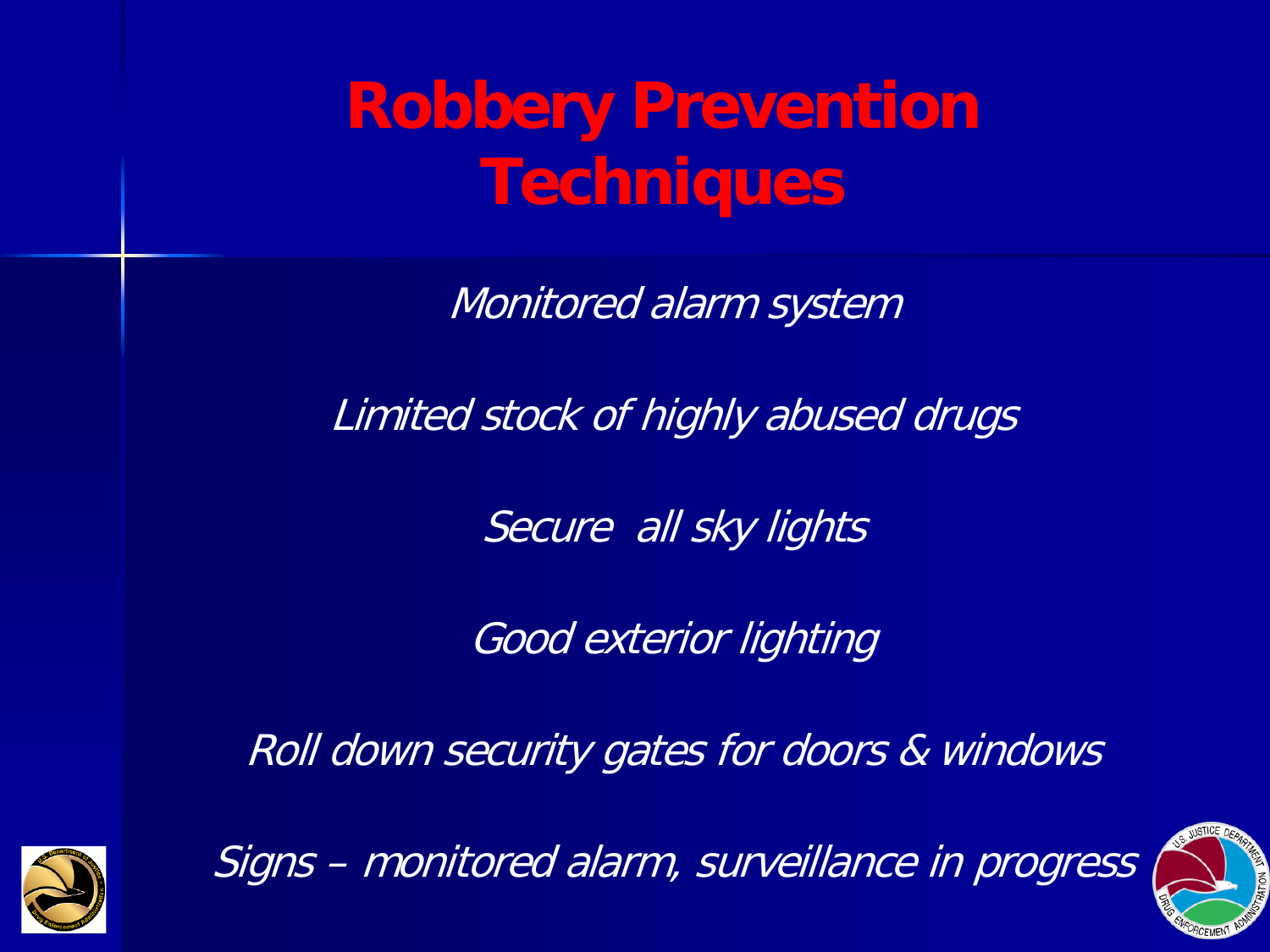Place all narcotics out of sight behind counter

Place Schedule 2 narcotics in a locked cabinet with limited access

Have obvious signs for surveillance cameras in sight maintain video equipment retain recording as long as possible conceal recording equipment.



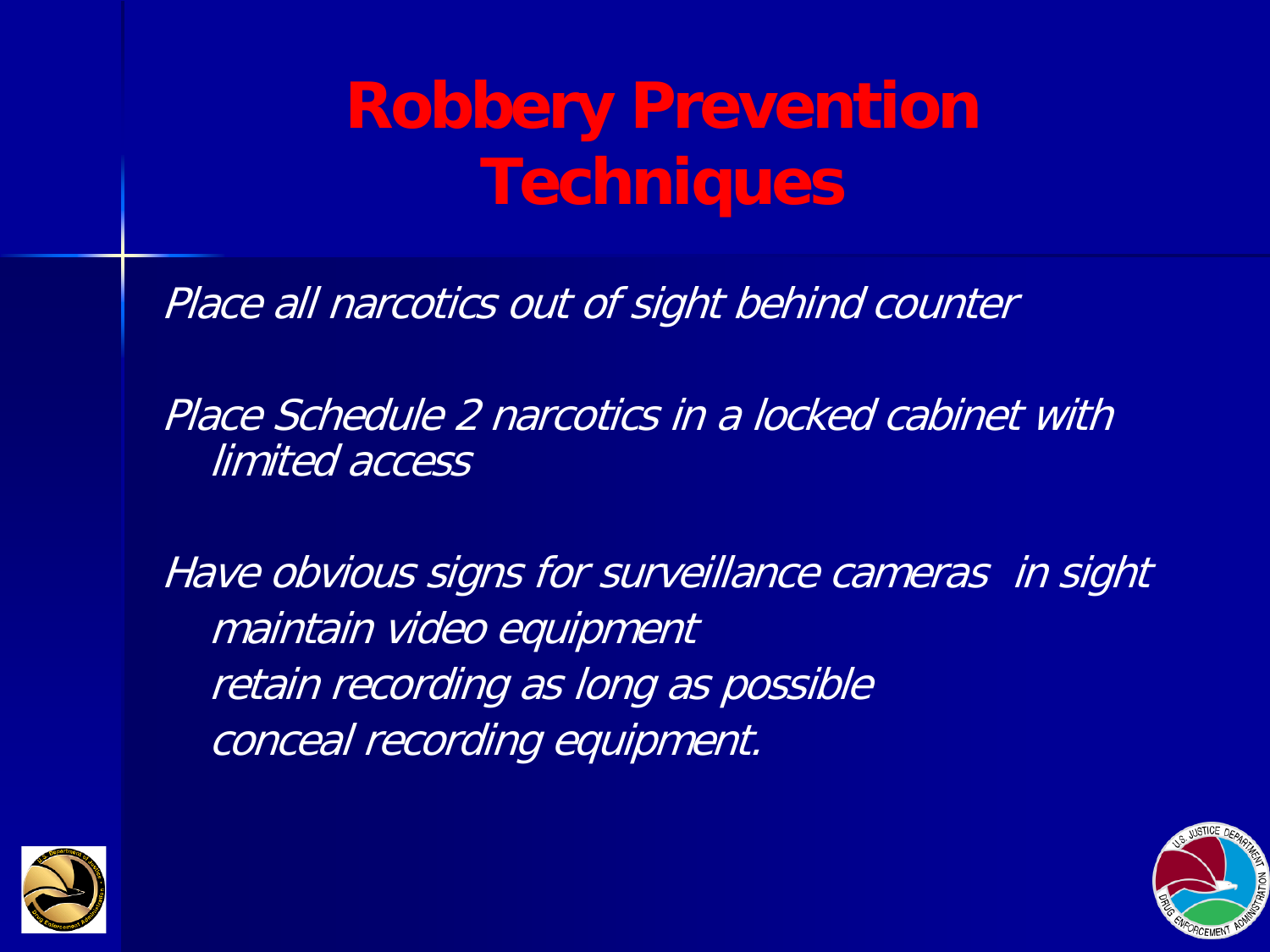Limit stock whenever possible

Install duress buttons

Invite local police to conduct a security assessment



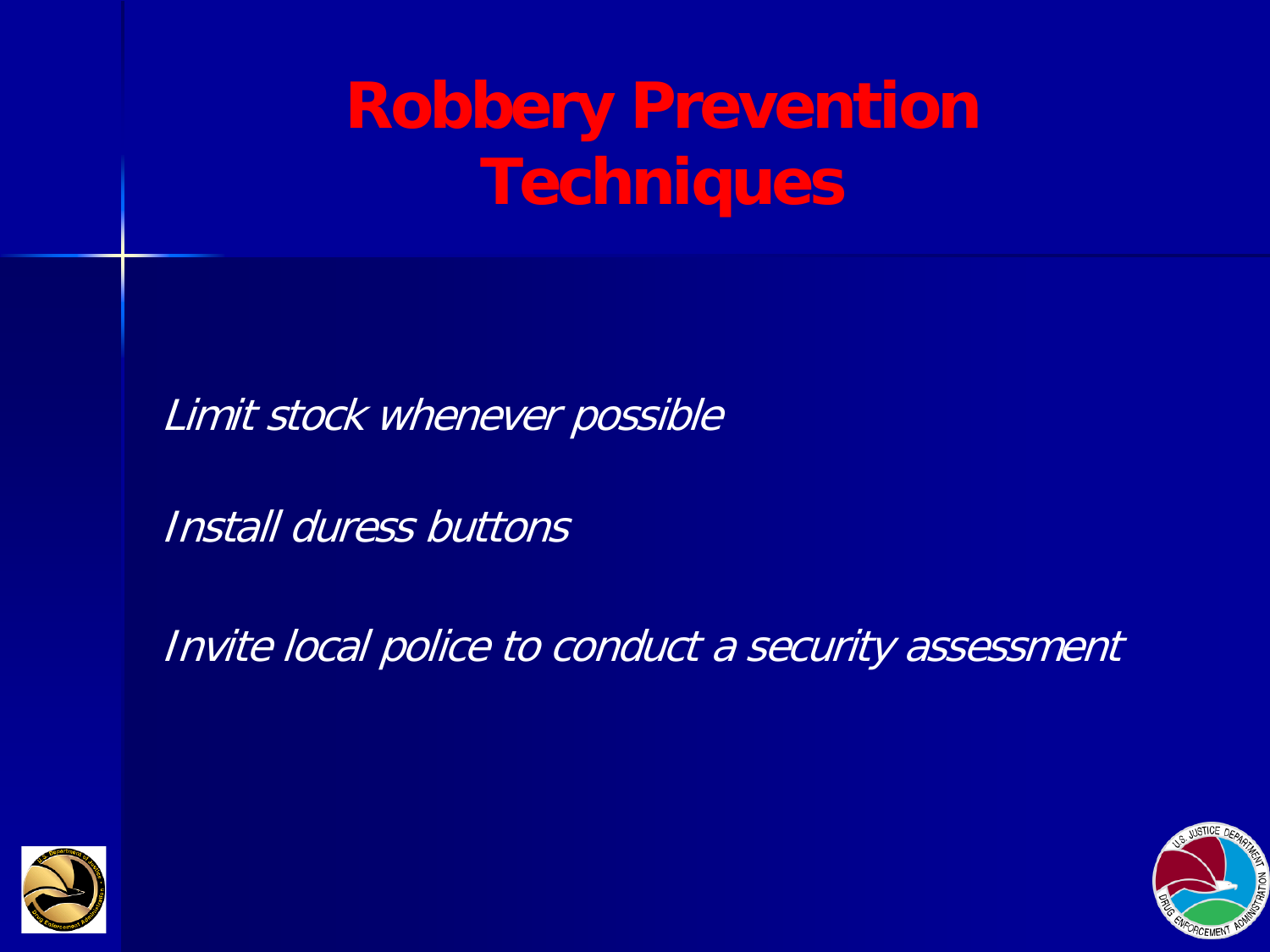### Surveillance Cameras

Install a monitor at the front door Position Cameras at eye level Lower camera height - more direct shot Ensure you have full coverage of store Maintain video equipment

Good photo are paramount to robbery investigation Clear Photos lead to confession



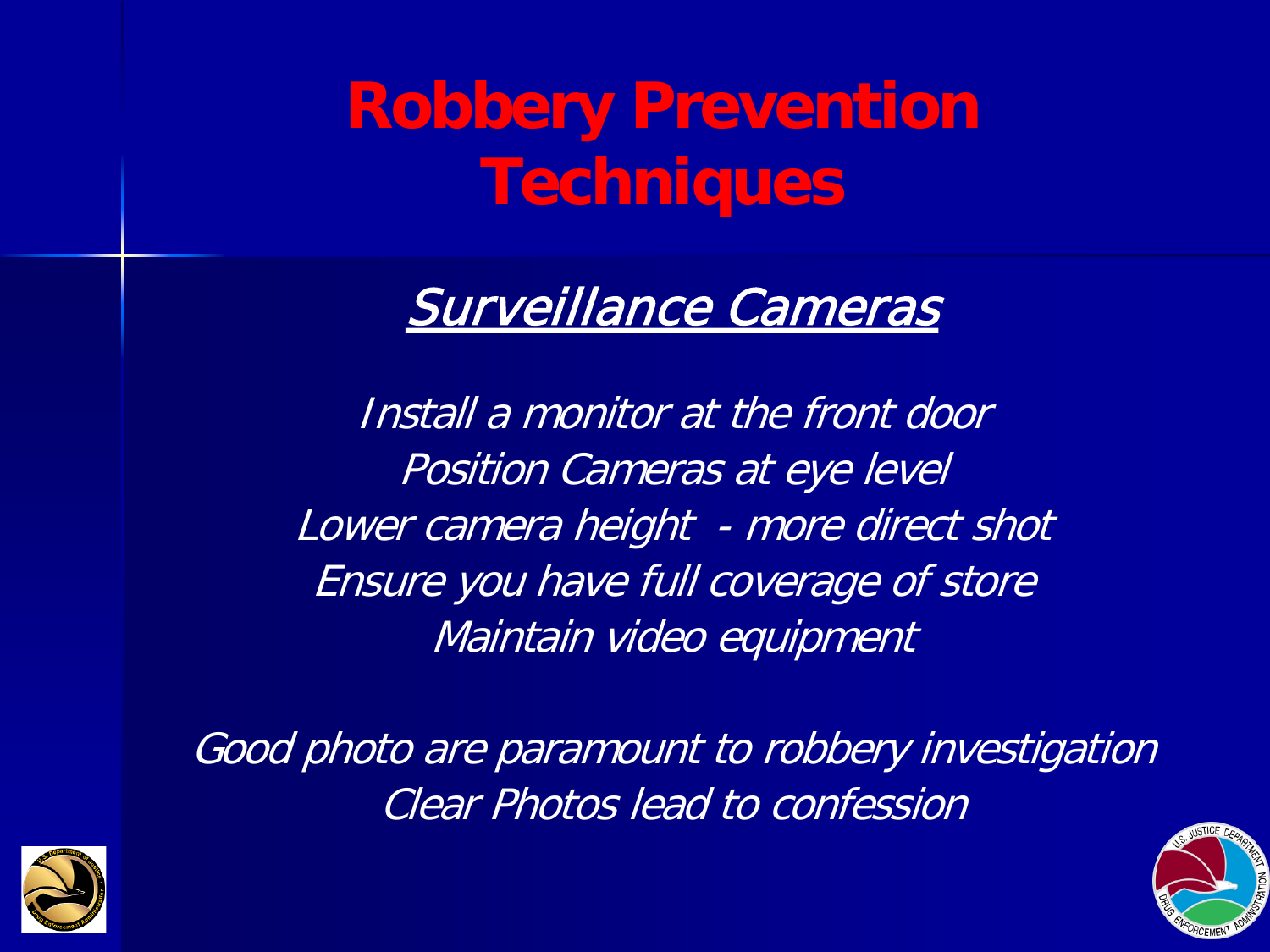Surveillance Cameras

Ensure you have a surveillance camera policy:

which employees handle the cameras where and how long the video in stored data back up plan



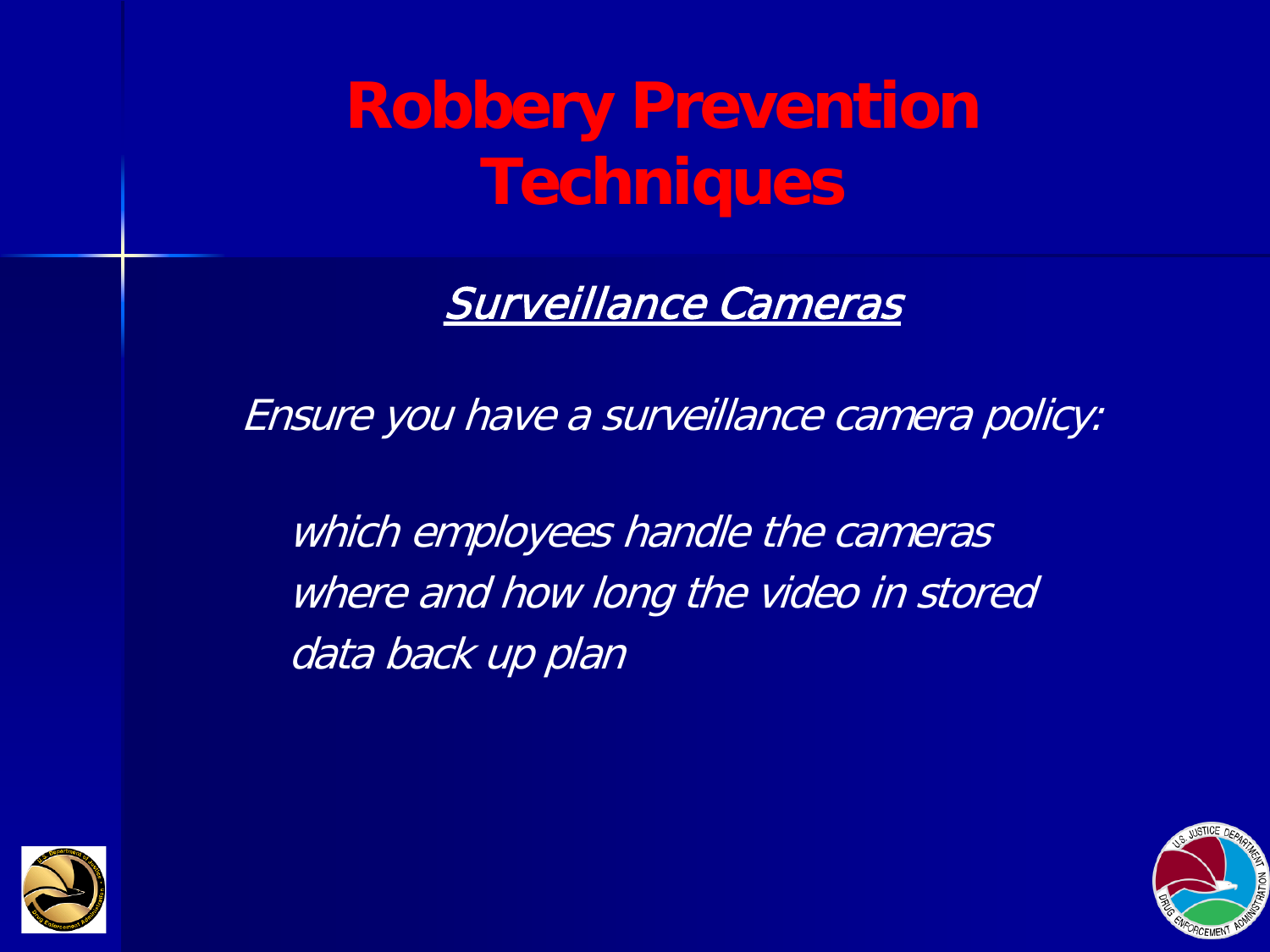Surveillance Cameras Entrance Camera



### **Better**







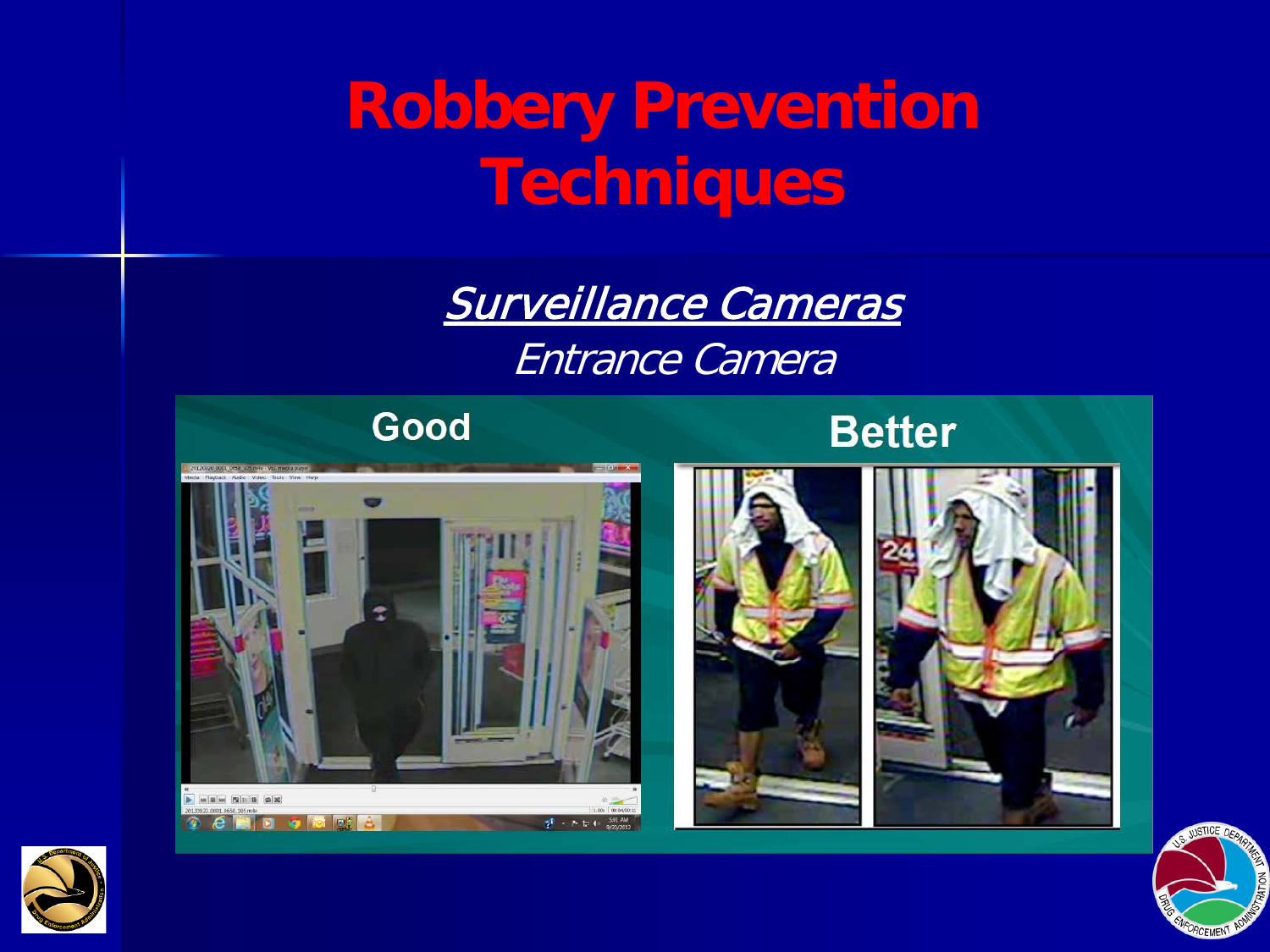> Surveillance Cameras Pharmacy Counter Camera

**Good Video & Camera Location** 





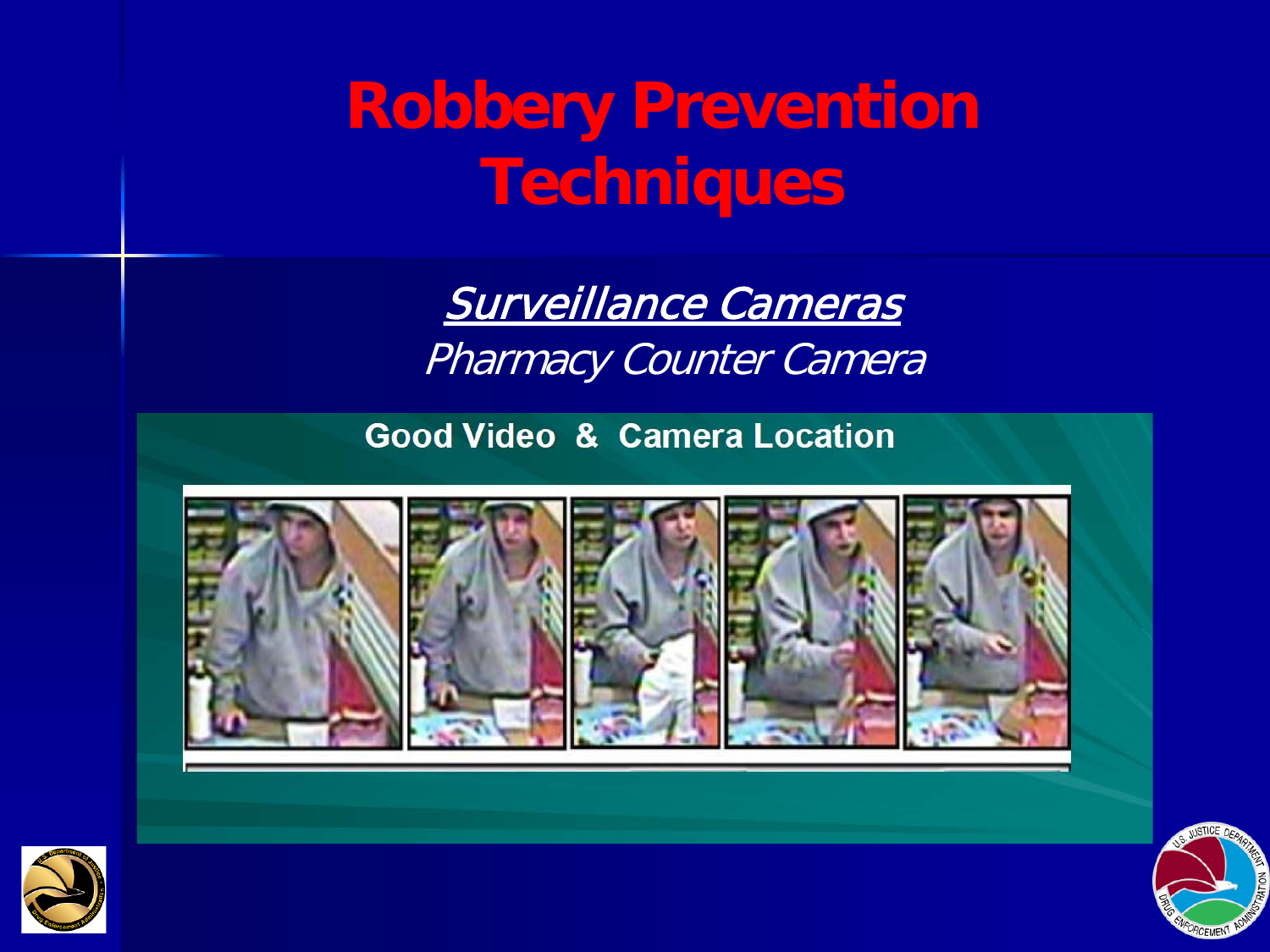Personal safety

Know your surrounding pharmacy area of a store parking lot alley Be aware of: cars parked before or after hours frequent customers out side light out



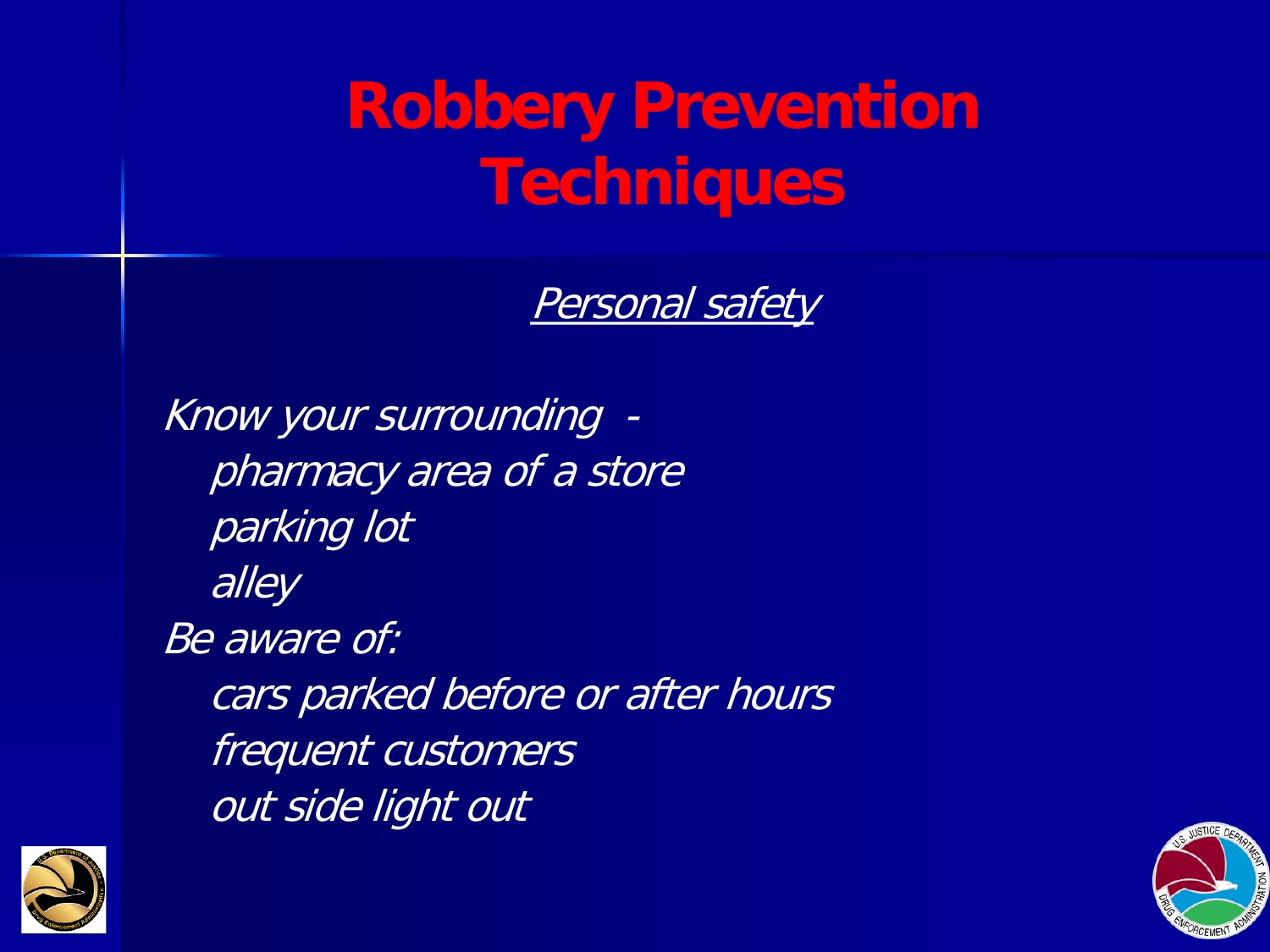Personal safety

Emotional status of a customer should be of TOP IMPORTANCE

Use the BUDDY system at closing Always close in a group of two or more



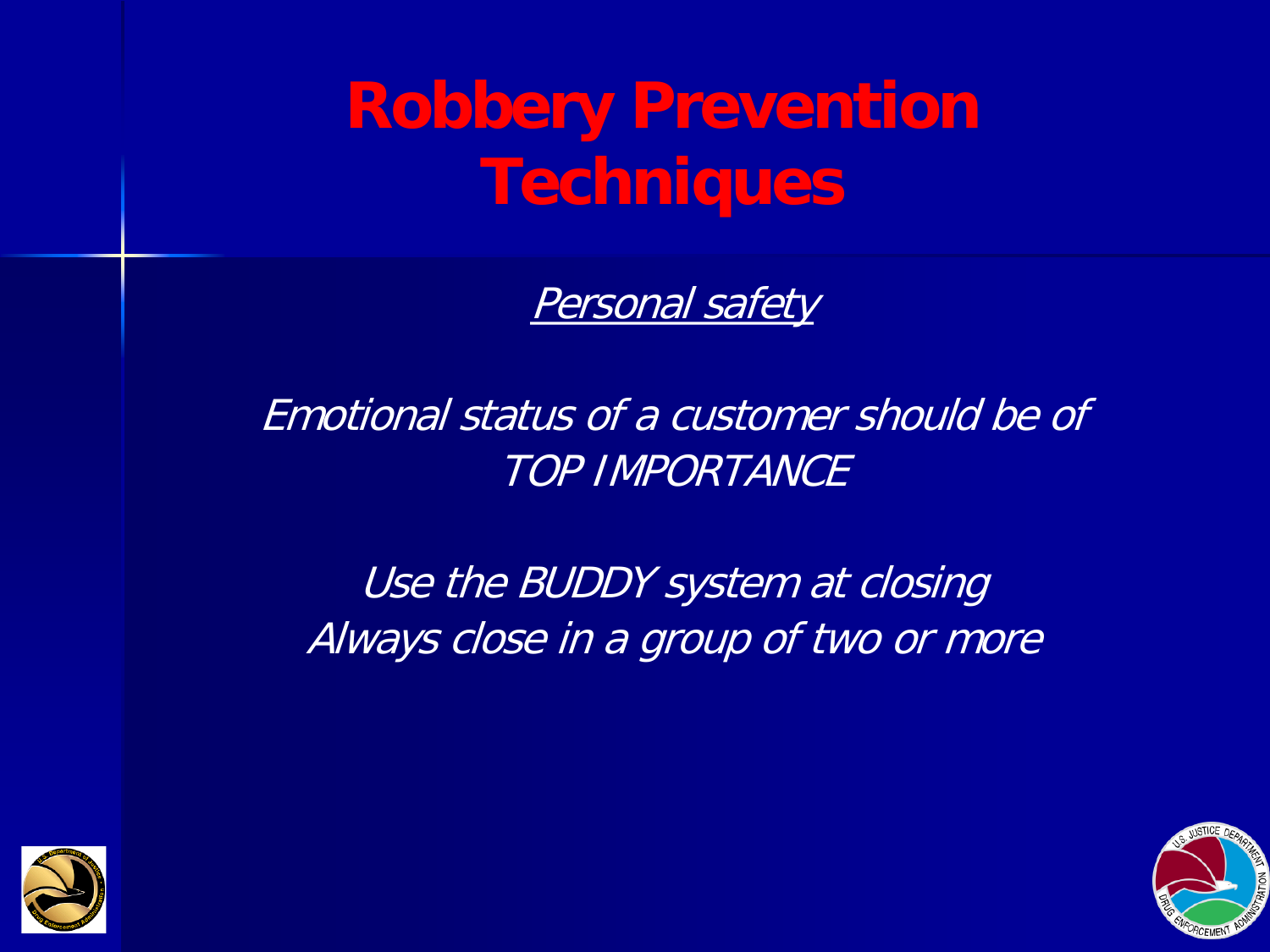Delivery of prescription Drugs

Stagger your deliveries by date and time

Have a procedure for drug deliveries

Deliveries should be by familiar companies and drivers

Always have two employees receive deliveries and stock



Both must sign for the received shipment

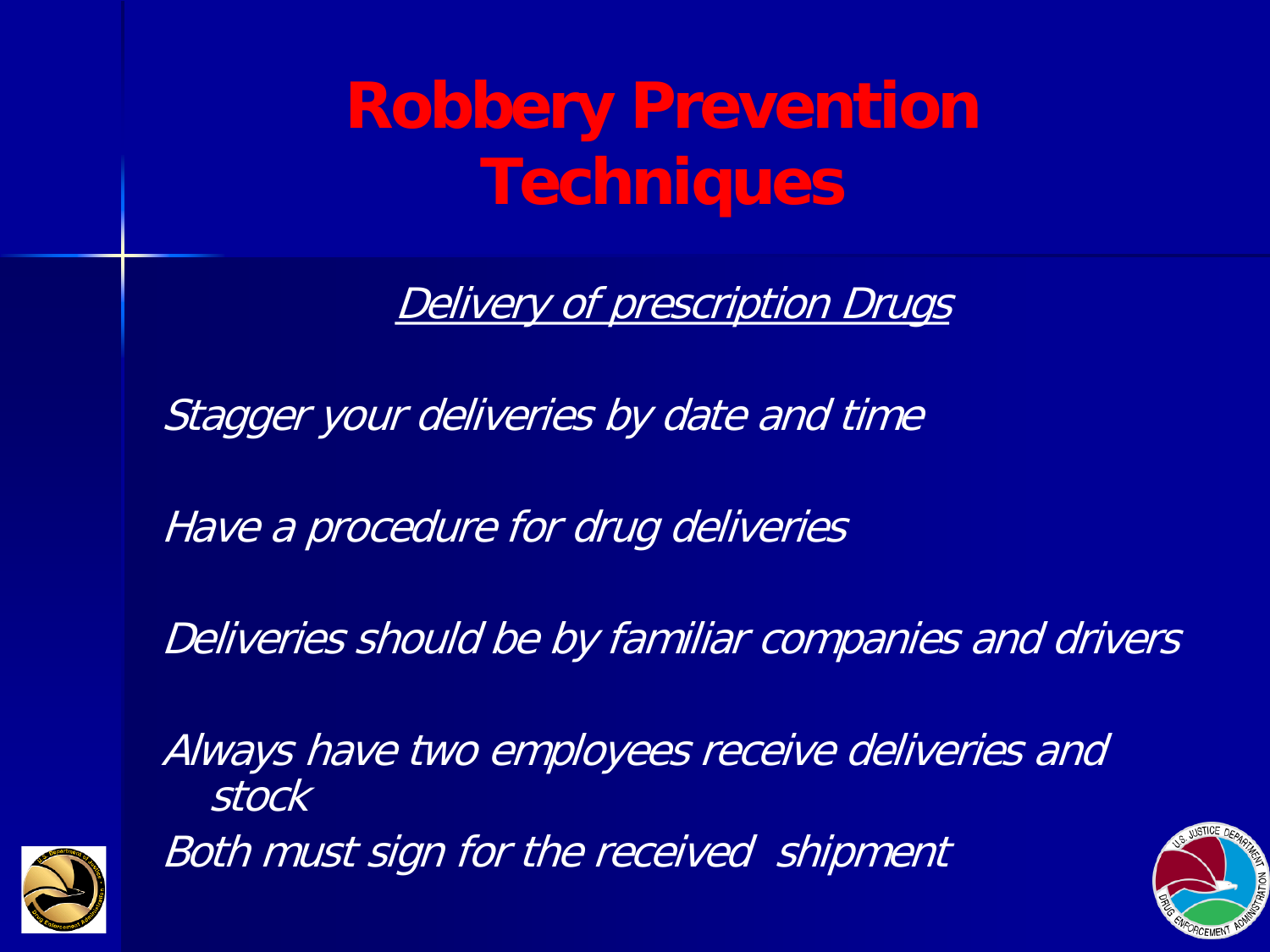

### **Pharmacy Security**  *.El:!l/IJDIJI*  **Checklist**

#### ALARMS

#### Features

| Central Station or Local     |
|------------------------------|
| Battery Back-Up   Cell Phone |
| Audible                      |
|                              |

Visual (Flashing Lights)

|  | Supervised |  |  |  |  |
|--|------------|--|--|--|--|
|--|------------|--|--|--|--|

Alarmed Areas

| ۰ | $-1$<br>v.<br>۰<br>s.<br>v |
|---|----------------------------|
|   |                            |

Interior & High Security

#### Sensor Types

| Magnetic Door Contacts | Motion |
|------------------------|--------|
|                        |        |

 $\Box$  Unsupervised

 $\Box$  Windows

**Trap**<sup>\*</sup> Alarm **D** Fire

**Wireless or Hard Wired Sensors** 

#### PHYSICAL DESIGN

- **Lighting-Motion sensitive lighting (exterior)**
- Reinforced doors/windows in pharmacy area
- D Rx area viewable by other store employee's
- Controlled substances concealed from customers view

**D** Height reference/tape near entrance and counter

Interior lighting

#### LOCKS AND LOCKING DEVICES

- Limited issuance of keys
- □ "Do Not Duplicate" on keys
- U Keys numbered

#### PHYSICAL BARRIERS

- Steel window curtains
- Steel door curtains

**U** Pharmacy department doors

- **Barriers to prevent "jump over"**
- Interior safe (high risk areas)
- Bollards (concrete/steel posts embedded in the ground outside premises)

#### **CCTV**

- D Visible monitor at entry
- D Signs (recorded/monitored off site)
- Drive-thru window camera
- **D** Hidden camera at customer face level
- D Regular (weekly) audit and maintenance of cameras and recordings

#### camera features

- **U** Color or black and white
- Field of view of camera is adequate
- U Variable focal lens
- **Low level light camera (auto iris)**

#### Recording

- Digital vs. VHS recording
- $\Box$  Frames per second (10 or more)
- Retention of recordings
- U Regular replacement of tape
- Recorder hidden and secured

#### www.rxpatrol.org

- Glass Break Vibration Duress
	-
	-
	-
	-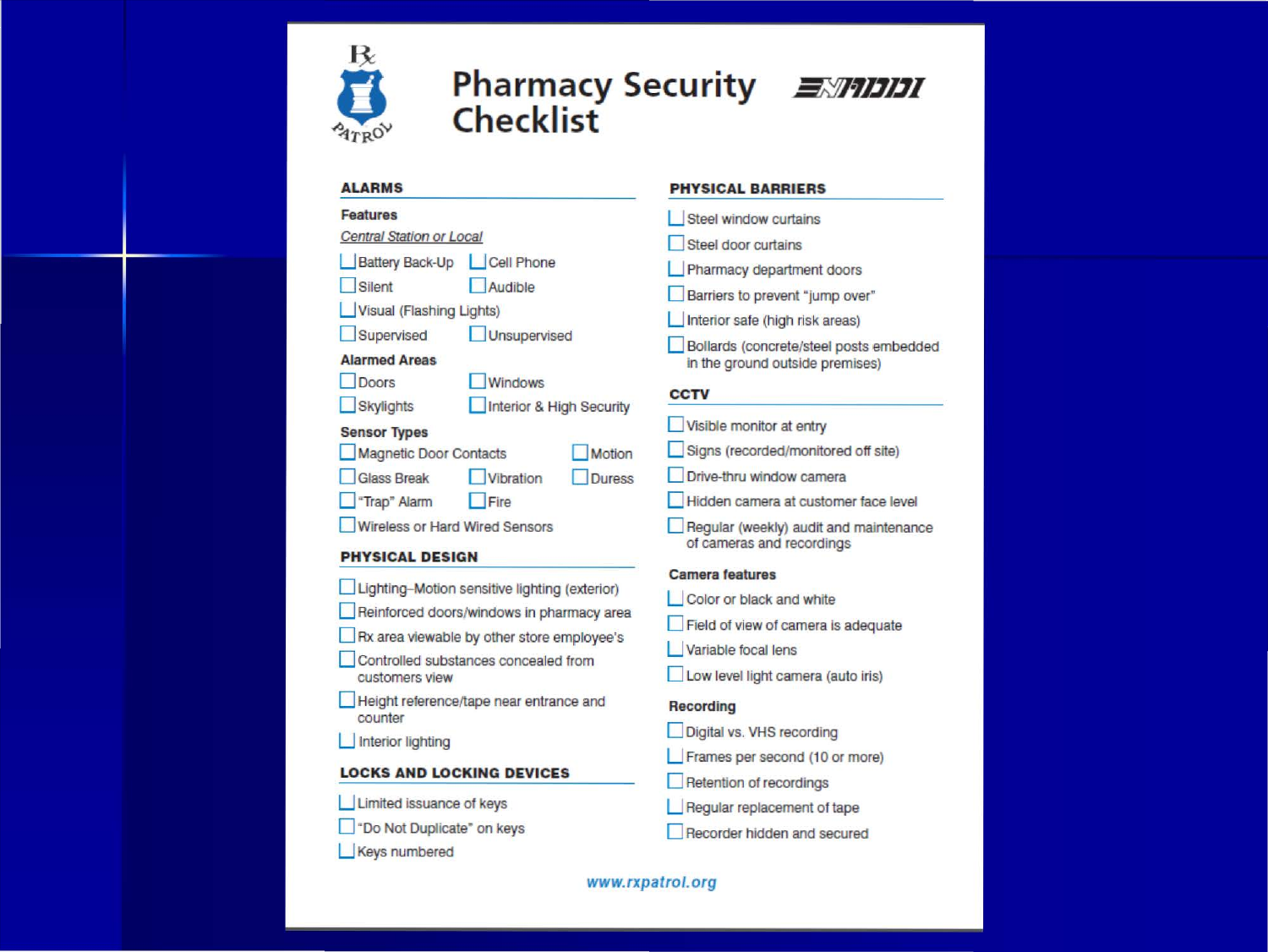#### CCTV/Recording Continued

**U** Dummy VHS with tape

**Preserve original recordings for Law Enforcement** 

Date/Time stamped on video

0 "Watermark" on video

Continuous vs. Event/Alarm

#### **ROBBERY/BURGLARY/FRAUD**

#### **Robbery**

Develop policy and procedure for robbery

- **1** Regular training and rehearsal for robberies.
	- Assign tasks to personnel and train
	- Involve local police to learn what they recommend

Police/Sheriff emergency number (911)

Protect crime scene/evidence

Do not disturb scene

Have/Obtain form for suspect description form on premises

Know response time of law enforcement to robbery and burglary

#### **Burglary**

Preparation for forensic evidence recovery

U Routinely wipe down oounter (fingerprint recovery)

Clean and wipe down fire exit break bar (fingerprint recovery)

Cardboard or paper placed on floor by rear/ side or fire exit prior to closing (shoe print recovery)

Mark scheduled CS bottles with store ID on bottom (identifies bottle as coming from a particular store)

Develop closing process

#### Fraud

- D Regular training and rehearsal for forged/ altered prescriptions and phone call-ins. Involve local police to learn what they recommend
- Develop policy and procedure for fraud

Caller ID on telephone

Details as to conversation with "prescriber"

**Evidence bags available to protect forged** and altered prescriptions until police arrive

Do not write on prescription unless directed to by law enforcement

#### **MISCELLANEOUS**

#### Review process

 $\Box$  Ordering

Receiving

Storing

**Returns** 

#### Internal controls to restrict access to controlled substances by other employees

- "Repair" personnel (telephone, computer, electrical, etc.) view and record 10 of persons entering area
- U "Relief" Pharmacist Verity
- Regular license status verification
- Law enforcement and insurance carrier review of premises

#### Adjoining tenants

**Walls and ceilings** 

This Pharmacy Security Checklist was developed in consultation with leading industry and law enforcement diversion prevention professionals, with special thanks to the National Association of Drug Diversion Investigators (NADDI).

@ 2006, 2007 Purdue Pharma L.P., Stamford, CT 06901-3431 CARY PASSES DAY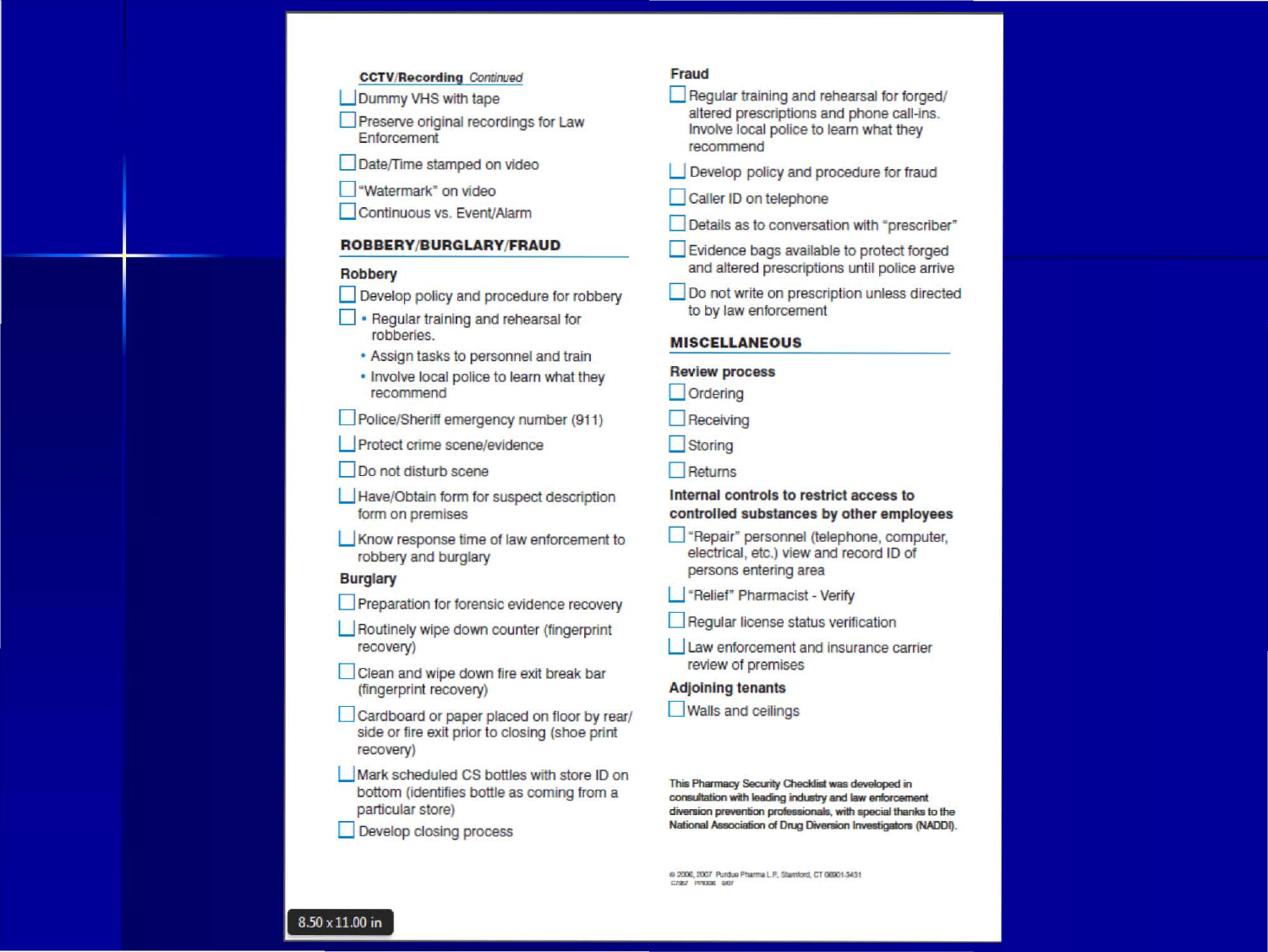### **Internal Theft Prevention**

Background checks on all employees Alarm codes are unique to each employee Employee lockers are located away form pharmacy area

Handbags, backpacks, purses must stay in lockers Ensure all employees understand LE will be involved in all violations

Be aware of employee's life changes such as divorce or change in financial status



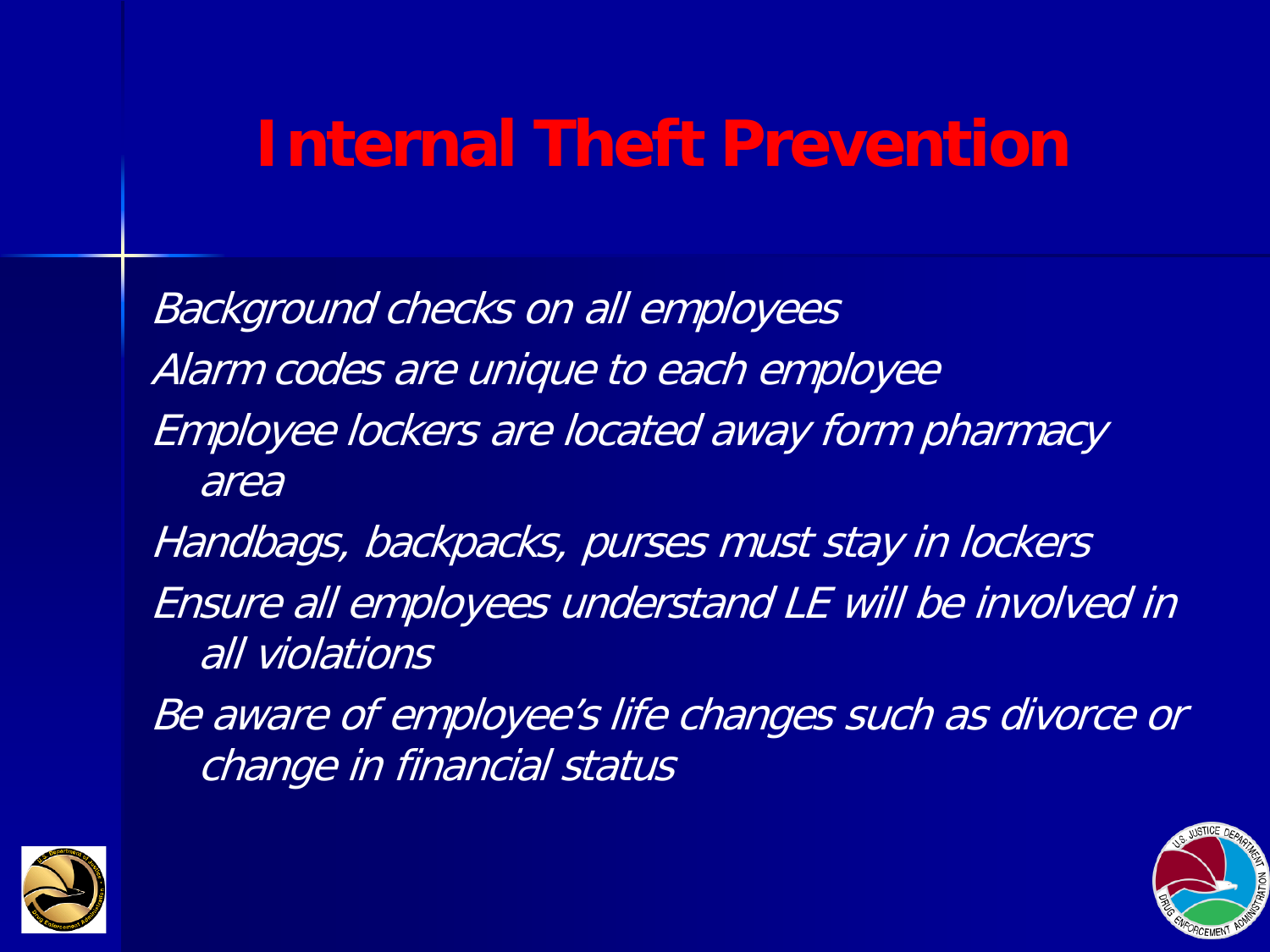### **Internal Theft Prevention**

Limit access to Narcotics

Regularly inventory all Schedule 2 and Schedule 3 narcotics

Limited issuance of keys

Change alarm codes, safe combinations when employees leave



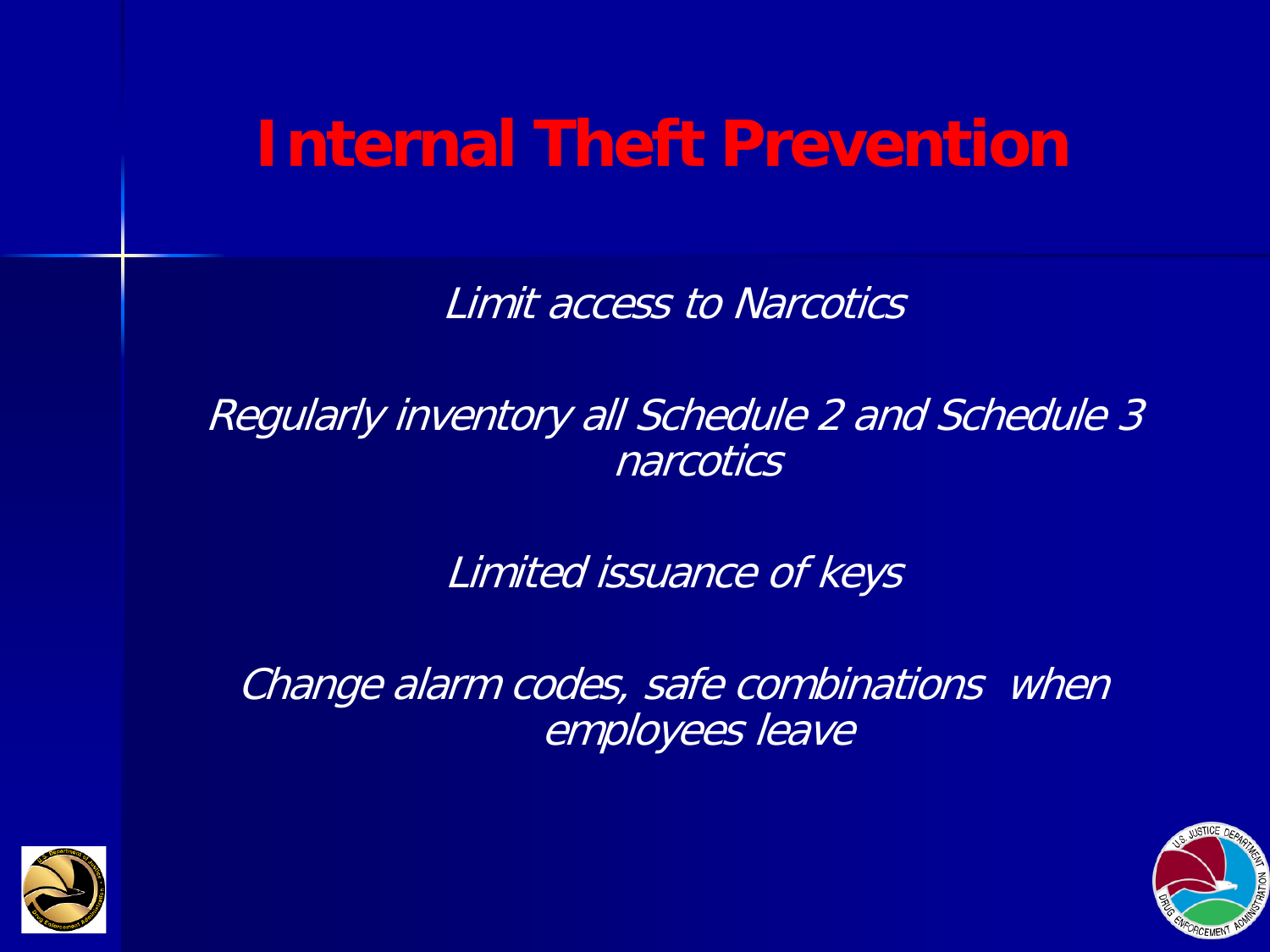# **HPIP (Health Practitioners' Monitoring Program)**

**Provides evaluation / treatment planning /referral/ monitoring of** 

licensed health care providers who have some sort of impairment

- Psychiatric impairment
- Substance abuse impairment
	- Drug
		- Pharmaceutical Drugs
		- Street Drugs
	- *Alcohol*

HPMP

700 E. Franklin Street, Suite 200 Tower Richmond, Virginia 23219 (804) 828-1551 or toll free 1-866-206-HPIP